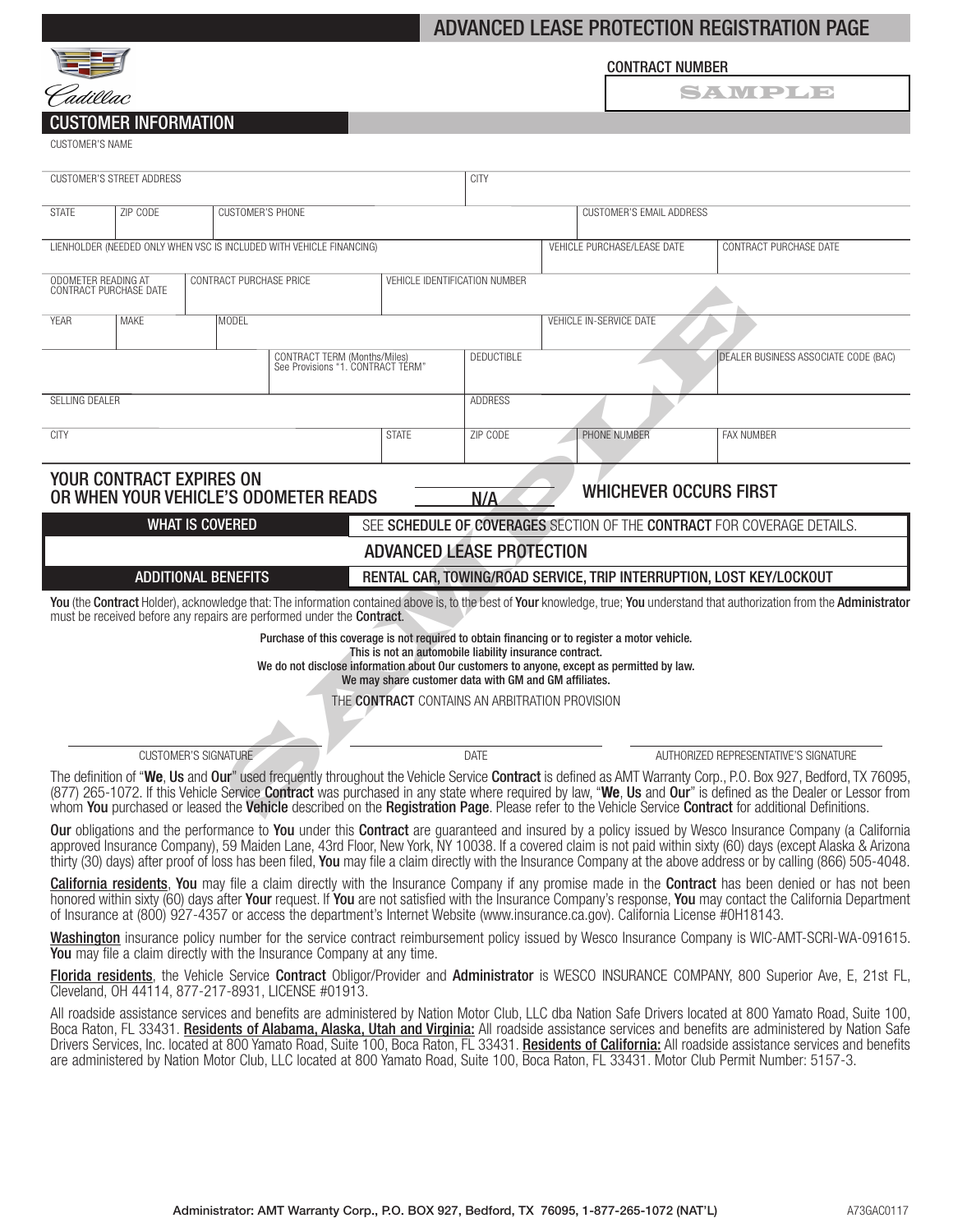

# ADVANCED LEASE PROTECTION

### **DEFINITIONS**

The following definitions apply to words frequently used in this **Contract** and appear in Bold Faced Type:

You, Your – Means the Contract Holder shown on the Registration Page or the person to whom this **Contract** was properly transferred.

We, Us, Our – Means the licensed provider for this Contract as stated on the Registration Page attached to this Contract.

Administrator – Means the licensed administrative entity of this Contract as stated on the Registration Page attached to this Contract.

Contract – Means this Vehicle Service Contract which You have purchased from Us to protect Your Vehicle.

Registration Page – Means the numbered document which must be attached to and forms part of this Contract. It lists information regarding You, Your Vehicle, Coverage selected, and other vital information.

Schedule of Coverages – Lists the Coverages provided to You for Your Vehicle under this Contract.

Coverage – Means the protection You have, as listed in the Schedule of Coverages section.

Vehicle – Means the automobile which is described on the Registration Page.

stration Page attached to this Contract.<br>
WindShileLD WIPER BLADE COVERAGE: Re<br>
Survey Vehicle.<br>
Survey in the contract which must be<br>
numbered document which must be<br>
the mumbered document which must be<br>
ELECTRICAL COVERA Breakdown – Means the failure of a covered part under normal service or the failure of a **Covered Part** due to a gradual reduction in operating performance beyond manufacturer's specifications as a result of normal wear and tear. A Covered Part has failed when it can no longer perform the function for which it was designed solely because of its condition and not because of the action or inaction of any non-covered parts. Subsequent Damages resulting from the Breakdown of a Covered Part are covered by this Contract, except when You have failed to perform the recommended maintenance services for Your Vehicle.

Covered Part – Means any Vehicle part, except as set forth in the Exclusions & Limitations section of this Contract.

Subsequent Damage – Means the direct or immediate damage to a non-covered part originating with the failure of a Covered Part.

Consequential Damage – Means an event or damage that occurs separately as a consequence or result of the failure of a Covered Part or non-covered part, such as, loss of time or use, inconvenience, commercial loss, personal injury or property damage.

Registered – Means a claim has been recorded only when the Administrator has been contacted and has issued a claim reference number.

Pre-existing – Means a condition that within all reasonable mechanical probability relates to the mechanical fitness of **Your Vehicle** prior to Contract issuance.

### SCHEDULE OF COVERAGES:

The following are subject to the LIMIT OF LIABILITY under the terms of this Contract.

BREAKDOWN COVERAGE: We will pay or reimburse You for approved costs to repair or replace any Breakdown of any Covered Part except as listed in the Exclusions & Limitations section. All repairs or replacements will be made using only genuine OEM new or genuine OEM remanufactured parts unless otherwise authorized by You or unless such parts are not reasonably available as determined by the Administrator.

BRAKE PAD COVERAGE: Replacement of one (1) set of front and rear brake pads/shoes during the term of the Service Contract.

52GAC0117 1 BATTERY COVERAGE: We will pay for the replacement of one (1) battery, not to exceed the difference between the manufacturer's pro-rated replacement reimbursement and the cost of a like kind and quality battery during the term of the Service **Contract**.

**HEADLAMP BULB COVERAGE:** Unlimited replacement of headlamp bulbs (damage as a result of collision is not covered) during the term of the Service Contract.

**BELTS & HOSES:** Unlimited replacement of the engine belts and hoses; including vacuum pump belt, serpentine belt, power steering belt, alternator belt, supercharger belt, air pump belt, air conditioner belt, water pump belt, heater hose, bypass hose, throttle body hose, upper and lower radiator hoses, air conditioning hose, power steering pressure and return hose, air hose, washer hoses, vacuum hoses and fuel hoses.

WINDSHIELD WIPER BLADE COVERAGE: Replacement of one (1) set of windshield wiper blades and/or inserts during the term of this Service Contract.

ELECTRICAL COVERAGE: Unlimited replacement of fuses, interior and exterior light bulbs; including: turn signal bulbs, engine compartment lights, running lights, fog lights, stop lights, backup lights, license plate lights, parking lights, trunk light, dome light, courtesy light, visor light, map light and glove box light (damage as a result of collision is not covered).

WHEEL ALIGNMENT COVERAGE: Covers one (1) wheel alignment during the term of this Service Contract.

DIAGNOSTICS COVERAGE: Reasonable, necessary, and customary diagnostic charges incurred in conjunction with a covered repair; not to exceed the labor time listed in a nationally recognized labor time guide. We accept nationally published labor guides (including factory labor guides) at industry standard times, including, Mitchell, Motor, Chilton, All-Data and Mitchell OnDemand.

DIAGNOSTIC TIME WILL NOT BE PAID FOR THOSE CONDITIONS WHERE THE PROPER REPAIR IS READILY APPARENT TO THE NORMAL SENSES OF SIGHT, TOUCH, SMELL AND/OR SOUND.

FLUID COVERAGE: Replacement of necessary fluids, oils, greases, lubricants and approved air-conditioning (A/C) gases that must be replaced in conjunction with a covered repair. THIS COVERAGE DOES NOT APPLY TO SHOP SUPPLIES.

RELATED DAMAGE COVERAGE: Replacement of brake pads, belts and hoses that are damaged and require replacement as a direct result of a covered Breakdown. Coverage includes disc brake rotor and brake drum resurfacing required as a direct result of a covered Breakdown.

### ADDITIONAL BENEFITS:

RENTAL: In the event of a Breakdown covered by this Contract, We will pay or reimburse You for receipted expenses to rent a replacement vehicle (from a licensed rental agency) or for alternate public transportation while **Your Vehicle** is being repaired. Coverage will be provided to You on the following basis, up to a maximum of forty dollars (\$40) per day and a maximum of \$280 for each repair visit, unless increased as specified below as a result of parts availability delays. To be eligible for rental Coverage, the repair must either: (i) require two (2) or more labor hours or, (ii) cause the covered Vehicle to be inoperable and kept in the repair facility overnight. The maximum dollar limit allowed for each repair visit will be increased to a maximum of \$400 if the covered repairs are delayed because of parts availability issues. We must be notified of any parts delay within the first five (5) days of the rental period.

TOWING/ROAD SERVICE: In the event Your Vehicle is disabled, We will pay or reimburse You for receipted towing or road service expenses up to one hundred fifty dollars (\$150) per occurrence. Any payment shall be for actual towing or road service charges in excess of any applicable reimbursement from the manufacturer or any other towing or road service coverage.

TRIP INTERRUPTION: In the event a Breakdown covered by this **Contract** occurs more than one hundred (100) miles from **Your** home and results in the repair facility keeping Your Vehicle overnight, We will reimburse You for receipted hotel and restaurant expenses, up to two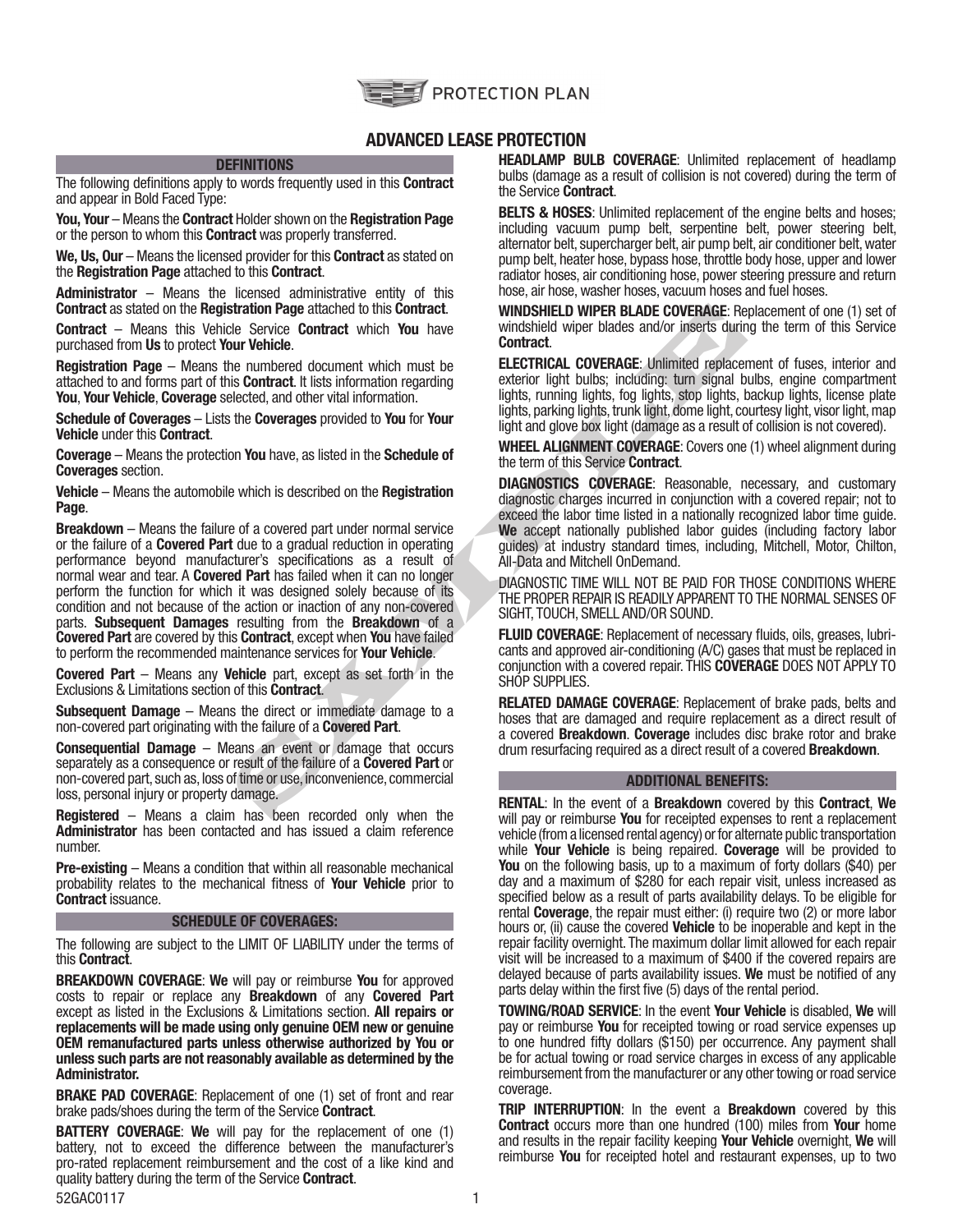hundred dollars (\$200) per day for a maximum of four (4) days (Total benefit per occurrence of \$800).

LAST KEY/LOCK OUT: If the keys for Your Vehicle are lost, broken or accidentally locked in Your Vehicle, We will reimburse You for receipted expenses, up to a maximum of thirty-five dollars (\$35) for locksmith services.

### For Towing/Road Service and Lost Key/Lockout Assistance, Call (844) 964-5308

You will be requested to provide Your Contract number or last 8 digits of Your VIN, Producer Code 90559 and Plan Letter BH Many vehicle manufacturers provide Road Club Service during the manufacturer's limited warranty period, please refer to Your manufacturer's road club benefits on how to obtain service.

### HOW TO FILE A CLAIM:

### IF THE VEHICLE INCURS A BREAKDOWN, YOU WILL NEED TO TAKE THE FOLLOWING STEPS:

- 1. Prevent Further Damage Take immediate action to prevent further damage. This **Contract** will not cover the damage caused by not securing a repair in a reasonable amount of time when a Breakdown has occurred. The operator is responsible for observing Vehicle warning lights and gauges, and taking appropriate action immediately. Failure to do so, may result in the denial of Coverage.
- **EXAMONW, YOU WILL NEED TO TAKE**<br>
C. Coasion of the person and the neglister the damage caused<br>
The **Support Representative will Verify<br>
a.** The Support Representative will Verify<br>
a. The Support Representative will Verify 2. Get the Vehicle to a Licensed Repair Facility - Return the Vehicle to the selling Chevrolet, Buick, GMC, or Cadillac Dealer or nearest Chevrolet, Buick, GMC, or Cadillac Dealer to ensure proper service and that genuine OEM parts are utilized for repairs. You may also contact the Administrator for assistance in locating an authorized Chevrolet, Buick, GMC, Cadillac Dealer. If the selling Chevrolet, Buick, GMC, or Cadillac Dealer or an authorized Chevrolet, Buick, GMC, or Cadillac Dealer is not accessible, You may take the Vehicle to any licensed repair facility. However, authorization from the Administrator, verified by confirmation that Your claim has been Registered, must be received before any repairs are performed under this Contract.
- 3. Provide Repair Facility with a Copy of this Contract and/or this Contract Number - IMPORTANT: Evaluating the cause of failure does not mean that the failure is covered under this Contract. All covered repairs must be Registered with the Administrator.
- 4. Register Repairs with the Administrator Ask the Service Manager to call the Administrator's Support Representative at (877) 265-2017 to Register the claim. If the Service Manager is unable to call, You must call prior to any repairs being performed. Prior to any repair being made, You or the repair facility must contact the **Administrator** to **Register** the claim. Any claim for repairs that have not been **Registered** will not be covered except as provided under Emergency Repairs. The amount Registered with the Administrator is the maximum amount that will be paid for repairs covered under the terms of the Contract. Any additional amount must be Registered with the Administrator, prior to submitting the claim for payment. NOTE: Any major component failure that has a verifiable complaint (i.e. slipping transmission, knocking engine, etc.) should be called in prior to any teardown.
- 5. Authorize Teardown and/or Inspection In some cases, You may need to authorize the repair facility to inspect and/or teardown Your Vehicle in order to determine the cause and cost of the repair. You will be responsible for these charges if the failure is not covered under this Contract. We reserve the right to require an inspection of Your Vehicle prior to any repair being made. Instruct the repair facility to save all components including fluids and filters, in the event the Administrator requires an inspection. IMPORTANT: The cost of the teardown will not be paid if the failure of the component disassembled is not covered under this Contract.

## SERVICE MANAGER'S GUIDE TO FILING A CLAIM:

- 1. Customer's Complaint, Cause, Cure and Cost Assess the problem(s), cause, cure of the failure and cost of the repairs.
- 2. **Register the Repair with the Administrator**  $-$  The repair

facility must call the **Administrator's** Support Representative at (877) 265-2017 to Register the claim. The following items are necessary when placing the call:

- A. Last 8 digits of the Vehicle Identification Number
- 
- B. Date of the Repair Order<br>C. Mileage on **Vehicle** at tir C. Mileage on **Vehicle** at time of repair<br>D. Repair Order Number
- Repair Order Number

NOTE: We use a voice activated system to assist in starting a claim to help expedite the process. Background noise can hinder this process.

### 3. Provide the Following Information to Administrator After Claim Has Been Initiated –

- 
- A. Customer's Complaint
- B. Cause of Failure and Cure<br>C. Cost of the Repair Cost of the Repair
- D. Factory Part Number(s)
- 4. The Support Representative will Verify the Coverage and –

## A. REGISTER CLAIM –

The **Administrator** will **Register** the claim by issuing a Reference Number. This Reference Number must be recorded on the Repair Order. The Registered claim amount is the maximum that will be paid. Any additional amounts must be Registered with the Administrator, prior to submitting the claim for payment. At the time the claim is Registered, We will adjust the labor hours according to a nationally recognized labor time guide. We accept nationally published labor guides (including factory labor guides) at industry standard times, including, Mitchell, Motor, Chilton, All-Data and Mitchell OnDemand.

## OR

## B. Request Additional Evaluation –

- Request further evaluation, teardown or outside inspection.
- I. Inspection  $-$  The **Administrator** reserves the right to require an inspection of the Vehicle prior to any repair being accomplished. Diagnostic procedures not associated and/or not required with the teardown are not covered.
- II. Teardown  $-$  If a teardown is necessary in order to determine the cause of failure, the Contract Holder must approve the teardown. If the component disassembled is not covered, then the Contract Holder must pay for the teardown.
- III. Listed below is the Inspection Teardown Policy:
	- a. Save all components, including fluids and filters, that need to be inspected. We may require covered components to be retained for Our disposal.
	- b. The Support Representative will arrange for inspection.
	- c. If not visited within 48 hours, call the Support Representative.

## OR

- C. Deny Claim Deny the request.
- 5. Review Coverage After the Administrator has been contacted, the Service Manager and **Contract** Holder should review what will be covered by this **Contract** and what portions of the repairs, if any, will not be covered.
- 6. Contract Holder's Approval for Repairs Contract Holder's approval is required to complete the repairs. All Repair Orders must have **Contract** Holder's signature.
- 7. **Claim Payment We** will reimburse the repair facility or the Contract Holder for the cost of the work performed on the Vehicle that is covered by this **Contract** and previously authorized. Once authorization is obtained, and the repair is completed, all Repair Orders and documentation must be submitted to the Administrator within sixty (60) days (365 days in Wisconsin) (as soon as reasonably possible in Utah), to be eligible for payment.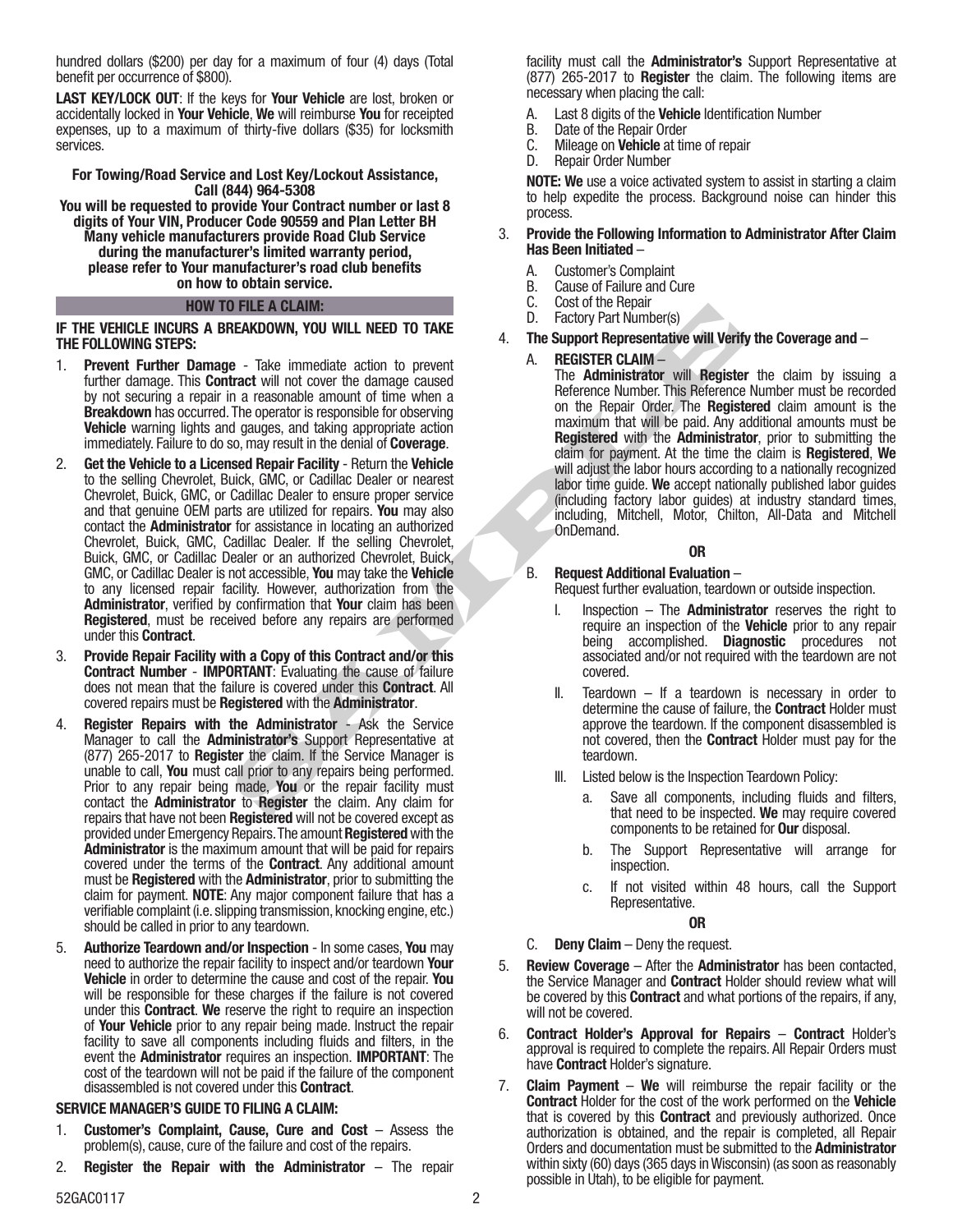8. **Emergency Repairs** – Should an emergency occur which requires a Breakdown repair be made at a time when the Administrator's office cannot be contacted, the Contract Holder must call the Administrator's office within five (5) business days from the date of repair (365 days in Wisconsin) (as soon as reasonably possible in Utah), to determine if such repair will be covered by this Contract. If covered, the Contract Holder will be reimbursed for the repair subject to the Terms and Conditions contained herein.

## IF THE VEHICLE BREAKS DOWN ON THE ROAD:

Follow the same steps as above. If necessary, the repair facility will be paid by the Administrator's national charge card system (MasterCard or VISA) on the Contract Holder's behalf. In some cases, the Contract Holder may need to pay the repair bill in full. If so, the **Contract** Holder will be reimbursed for the **Registered** amount of the repair. If **You** have any questions regarding claim procedures or Coverages, please call the Administrator at the number below.

ANY QUESTIONS REGARDING CLAIM PROCEDURES OR COVERAGES PLEASE CALL THE ADMINISTRATOR AT THE NUMBER BELOW AND ASK FOR A CUSTOMER SUPPORT REPRESENTATIVE: AMT Warranty Corp. P.O. Box 927, Bedford, TX 76095 Customer Service / Claims (877) 265-2017 Available 24 hours a day / 365 days a year

## EXCLUSIONS & LIMITATIONS:

THIS CONTRACT PROVIDES NO COVERAGE OR BENEFITS FOR:

- A. FOR MAINTENANCE SERVICES AND PARTS DESCRIBED IN YOUR VEHICLE'S OWNER'S MANUAL AS SUPPLED BY THE MANUFACTURER AND OTHER NORMAL MAINTENANCE SERVICES AND PARTS.
- B. FOR ANY DAMAGE AND/OR BREAKDOWN RESULTING FROM COLLISION, ROAD HAZARD, FIRE, THEFT, VANDALISM, RIOT, EXPLOSION, LIGHTNING, EARTHQUAKE, FREEZING, RUST OR CORROSION, WINDSTORM, HAIL, WATER OR FLOOD, ACTS OF GOD, SALT, ENVIRONMENTAL DAMAGE, CHEMICALS, CONTAMINATION OF FLUIDS, FUELS, COOLANTS OR LUBRICANTS.
- C. FOR ANY BREAKDOWN CAUSED BY MISUSE, ABUSE, NEGLIGENCE, LACK OF NORMAL MAINTENANCE REQUIRED BY THE MANUFACTURER'S MAINTENANCE SCHEDULE FOR YOUR VEHICLE, OR IMPROPER SERVICING OR REPAIRS SUBSEQUENT TO PURCHASE. FOR ANY BREAKDOWN CAUSED BY SLUDGE BUILD-UP RESULTING FROM YOUR FAILURE TO PERFORM RECOMMENDED MAINTENANCE SERVICES, OR FAILURE TO MAINTAIN PROPER LEVELS OF LUBRICANTS AND/OR COOLANTS, OVERHEATING REGARDLESS OF THE CAUSE, OR FAILURE TO PROTECT YOUR VEHICLE FROM FURTHER DAMAGE WHEN A BREAKDOWN HAS OCCURRED OR FAILURE TO HAVE YOUR VEHICLE TOWED TO THE SERVICE FACILITY WHEN CONTINUED OPERATION MAY RESULT IN FURTHER DAMAGE. CONTINUED OPERATION INCLUDES YOUR FAILURE TO OBSERVE WARNING LIGHTS, GAUGES, OR ANY OTHER SIGNS OF OVERHEATING OR COMPONENT FAILURE, SUCH AS FLUID LEAKAGE, SLIPPING, KNOCKING, OR SMOKING AND NOT PROTECTING YOUR VEHICLE BY CONTINUING TO DRIVE CREATING DAMAGE BEYOND THE INITIAL FAILURE.
- D. FOR ANY REPAIR OR REPLACEMENT OF ANY COVERED PART IF A BREAKDOWN HAS NOT OCCURRED OR IF THE WEAR ON THAT PART HAS NOT EXCEEDED THE FIELD TOLERANCES ALLOWED BY THE MANUFACTURER. ANY PART THAT A REPAIR FACILITY OR MANUFACTURER RECOMMENDS OR REQUIRES THAT IT BE REPLACED OR REPAIRED, OR IS AN UPDATE, AND IS NOT A BREAKDOWN, IS YOUR RESPONSIBILITY AND EXPENSE.
- E. IF ANY ALTERATIONS HAVE BEEN MADE TO YOUR VEHICLE OR YOU ARE USING OR HAVE USED YOUR VEHICLE IN A MANNER NOT RECOMMENDED BY THE MANUFACTURER, INCLUDING BUT NOT LIMITED TO, THE FAILURE OF ANY CUSTOM OR ADD-ON PART, ALL FRAME OR SUSPENSION MODIFICATIONS, LIFT KITS, ANY TIRE THAT IS NOT RECOMMENDED BY THE ORIGINAL MANUFACTURER IF IT CREATES AN ODOMETER/

SPEEDOMETER VARIANCE OF GREATER THAN 4%, TRAILER HITCHES. ALSO NOT COVERED ARE ANY EMISSIONS AND OR EXHAUST SYSTEMS MODIFICATIONS, ENGINE MODIFICATIONS, TRANSMISSION MODIFICATIONS, AND/OR<br>MODIFICATIONS, WHICH INCLUDES ANY WHICH INCLUDES ANY PERFORMANCE MODIFICATIONS.

- F. IF, WHILE OWNED BY YOU, YOUR ODOMETER HAS CEASED TO OPERATE AND ODOMETER REPAIRS HAVE NOT BEEN MADE WITHIN A REASONABLE AMOUNT OF TIME, OR THE ODOMETER HAS BEEN ALTERED IN ANY WAY SUBSEQUENT TO PURCHASE.
- G. IF YOUR VEHICLE HAS EVER BEEN A TOTAL LOSS, SALVAGED, REBUILT OR IS A GREY MARKET VEHICLE.
- H. FOR ANY LIABILITY FOR PROPERTY DAMAGE, OR FOR INJURY TO OR DEATH OF ANY PERSON ARISING OUT OF ANY SERVICES RENDERED OR PARTS PROVIDED (OR ANY FAILURE TO RENDER SERVICE OF PROVIDE PARTS) UNDER THIS CONTRACT AND/OR OTHERWISE IN CONNECTION WITH THE OPERATION, MAINTENANCE OR USE OF YOUR VEHICLE DESCRIBED IN THIS CONTRACT, WHETHER OR NOT RELATED TO THE PARTS COVERED. FOR LOSS OF USE, TIME, PROFIT, INCONVENIENCE, OR ANY OTHER CONSEQUENTIAL LOSS (EXCEPT AS MAY OTHERWISE BE PROVIDED UNDER THE SCHEDULE OF COVERAGES), INCLUDING ANY CONSEQUENTIAL DAMAGE TO A NON-COVERED PART THAT RESULTS FROM A BREAKDOWN.
- ENDER THE REPORT THE RESPONSIBLY YOUR PAPAIRS SERVICING AND PROVIDE PARTHOLOGY (FOUND PREPAIRS). THE SAMPLE AND COVERAGE OF MANY ONES (FIGHER OF MAY ONES AND PARTHOLOGY (FOUND THE RESPONSIBLITY FOR NOT A AND PARTHOLOGY (FO I. WHEN THE RESPONSIBILITY FOR THE REPAIR IS COVERED BY AN INSURANCE POLICY, MANUFACTURER AND/OR DEALER CUSTOMER ASSISTANCE PROGRAM, OR ANY WARRANTY FROM THE MANUFACTURER, SUCH AS EXTENDED DRIVE TRAIN, MAJOR COMPONENT OR FULL COVERAGE WARRANTIES OR A REPAIRER'S GUARANTEE/WARRANTY (REGARDLESS OF THE MANUFACTURER'S OR REPAIRER'S ABILITY TO PAY FOR SUCH REPAIRS). FURTHER, COVERAGE UNDER THIS CONTRACT IS SIMILARLY LIMITED IN THE EVENT OF A BREAKDOWN IF THE MANUFACTURER HAS ANNOUNCED ITS RESPONSIBILITY THROUGH ANY MEANS, INCLUDING PUBLIC RECALLS AND FACTORY SERVICE BULLETINS.
	- J. IF YOUR VEHICLE IS USED FOR TOWING (UNLESS YOUR VEHICLE IS EQUIPPED WITH FACTORY INSTALLED OR FACTORY AUTHORIZED TOW PACKAGE), OR IS USED AS A COMMERCIAL UNIT WHICH INCLUDES FARMING OR RANCHING, ROUTE WORK (INCLUDING SNOW REMOVAL), JOB-SITE ACTIVITIES, SERVICE OR REPAIR WORK, DELIVERY OF GOODS, OR IS USE FOR RENTAL, TAXI, FOR-HIRE AND/OR RIDE-SHARING, LIMOUSINE OR SHUTTLE, TOWING/WRECKER SERVICE, DUMPING (DUMP BEDS), CHERRY PICKERS, LIFTING OR HOISTING, POLICE OR EMERGENCY SERVICE, PRINCIPALLY OFF-ROAD USE, PREARRANGED OR ORGANIZED RACING OR COMPETITIVE DRIVING.
	- K. FOR ANY PRE-EXISTING CONDITION OR FOR ANY BREAKDOWN OCCURRING BEFORE COVERAGE TAKES EFFECT OR PRIOR TO THE CONTRACT PURCHASE DATE, OR IF THE INFORMATION PROVIDED BY YOU, OR THE REPAIR FACILITY CANNOT BE VERIFIED AS ACCURATE OR IS FOUND TO BE DECEPTIVELY INACCURATE.
	- L. FOR BREAKDOWNS THAT OCCUR AND/OR REPAIRS MADE OUTSIDE OF THE UNITED STATES OF AMERICA AND CANADA.
	- M. FOR DIAGNOSTIC AND/OR TEARDOWN PROCEDURES THAT ARE NOT LISTED, OR ARE IN EXCESS OF THE TIMES LISTED IN THE CURRENT YEAR'S NATIONAL FLAT RATE HOURLY GUIDE IN CONJUNCTION WITH A COVERED REPAIR.

#### PROVISIONS OF THIS VEHICLE SERVICE CONTRACT:

This Contract is between Us and You, and is subject to all the terms and conditions contained herein.

1. MAINTENANCE REQUIREMENTS You must have Your Vehicle checked and serviced in accordance with the manufacturer's recommendations; as outlined in the Vehicle Owner's Manual. NOTE: Your Vehicle Owner's Manual lists different servicing recommendations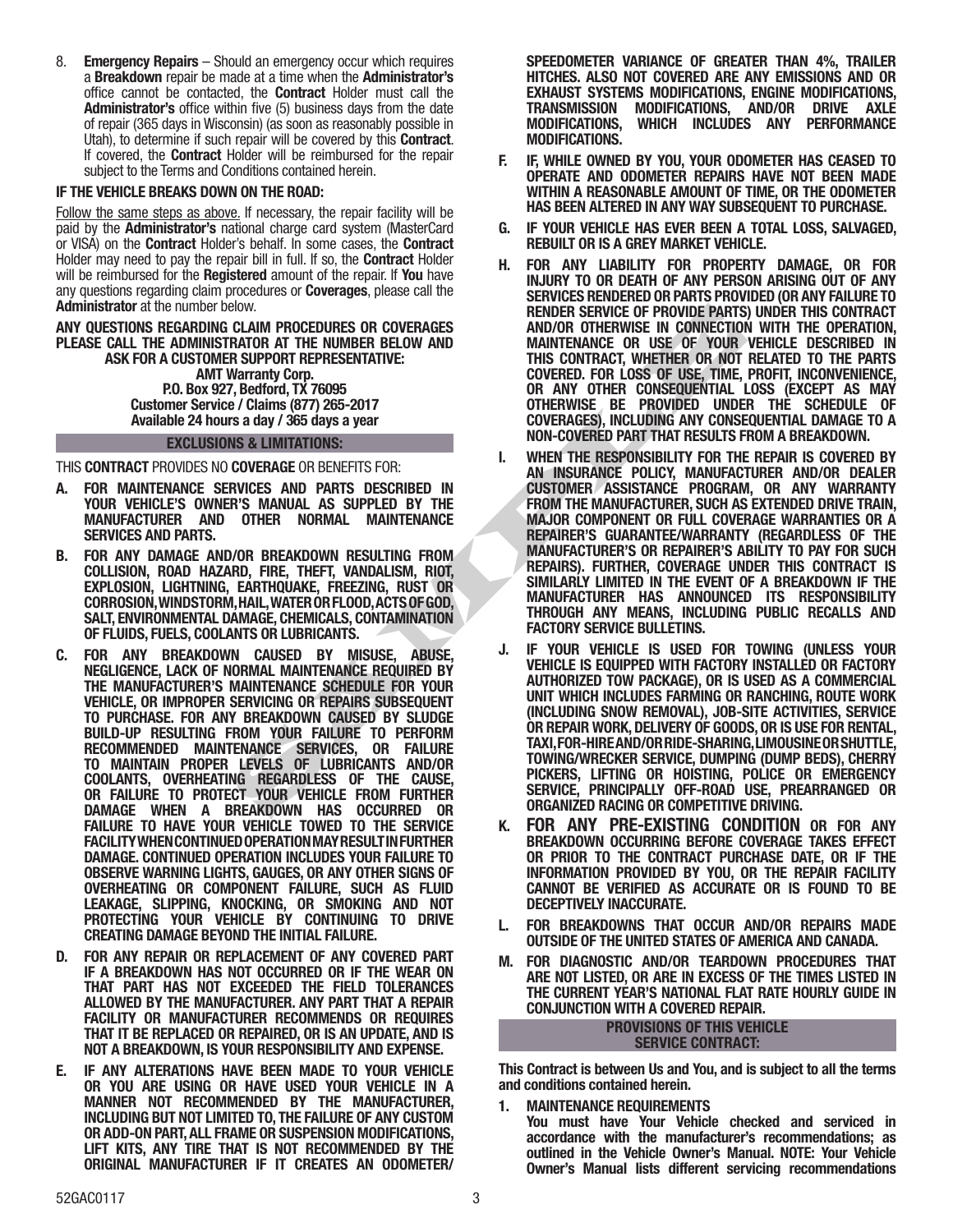based on Your individual driving habits and climate conditions. You are required to follow the maintenance schedule that applies to Your conditions. Failure to follow the manufacturer's recommendations that apply to Your specific driving conditions may result in the denial of Coverage under this Contract. If a Vehicle Owner's Manual is not provided, You may contact Your Vehicle's manufacturer for maintenance requirements. IMPORTANT: Be sure that You keep all invoices/ receipts associated with complying with these maintenance requirements; as You will be required to provide such to the Administrator in the event of a claim.

## 2. CONTRACT PERIOD

Coverage under this Contract begins on the Contract Purchase Date and will expire according to the time and/or mileage selected, whichever occurs first, as shown on the **Registration Page**, and/ or when the Limits of Liability for the Contract have been reached. Vehicle Plan expiration is measured in time/mileage from the Contract Purchase Date and zero (0) miles.

## 3. COVERAGE

The Coverage afforded You for Your Vehicle is fully described in this Contract. Please see section: Schedule of Coverages of this Contract.

## 4. DEDUCTIBLE

There is no deductible required to obtain **Coverage** under this **Contract**.

## 5. TERRITORY

This **Contract** applies only to a **Breakdowns** that occurs and repairs made within the United States of America and Canada.

## 6. LIMITS OF LIABILITY

- Coverages under this Contract are subject to the following limitations.
- a. **Per Repair Visit** Our liability for any one (1) Repair Visit shall in no event exceed the trade-in value of Your Vehicle at the time of said Repair Visit, as listed in the NADA Used Car Guide.
- b. Aggregate The total of all claims and benefits paid or payable while this **Contract** is in force shall not exceed the price You paid for Your Vehicle (excluding tax, title and license fees) or the value of the Vehicle as stated in Your lease.

NOTE: The established value of the Vehicle does not take into consideration the cost of repairs and no deduction for the cost of repairs is to be taken from the published value in the NADA Used Car Guide.

## 7. TRANSFERS

Your Contract may be transferred to someone to whom You sell or otherwise transfer Your Vehicle while this Contract is still in force. This Contract cannot be transferred if the title transfer of Your Vehicle passes through an entity other than the subsequent buyer, or Your Vehicle is sold or traded to a dealership, leasing agency or entity/individual in the business of selling vehicles. This Contract can only be transferred once and the transfer must be initiated by the original Contract Holder.

To transfer, the following must be submitted to the Administrator within 30 days of the change of ownership to a subsequent individual purchaser:

- a. A completed transfer form
- b. Name and Address of new owner, date of sale to new owner, current mileage; and
- c. Seventy-five dollars (\$75.00) transfer fee made payable to the Administrator (\$40.00 in Florida).

## 8. FINANCIAL AGREEMENTS

If this Contract was financed (purchased on a payment plan) by a funding party, the funding party shall be entitled to any refund(s) resulting from cancellation of this **Contract** for any reason including repossession of Your Vehicle, or total loss of Your Vehicle due to collision. Failure to make monthly payments in a timely manner may result in cancellation of this Contract and no refund will be due and no claims will be approved.

## 9. OUR RIGHT TO RECOVER PAYMENT

If You have a right to recover funds that We have paid under this Contract against another party (such as a manufacturer's warranty claim, parts warranty, other service contract, etc.), Your rights shall become **Our** rights. You agree to provide reasonable assistance to help Us to recover these funds. We shall recover only the excess after You are fully compensated for Your loss.

## 10. RENEWABILITY

This **Contract** is not renewable.

## CANCELLATION OF YOUR CONTRACT:

- 1. You may cancel this Contract at any time, including when a loss of the Vehicle occurs or when You sell Your Vehicle without transfer of this Contract. To cancel, You must submit a written request to the Issuing Dealer. An odometer or notarized statement indicating the odometer reading on the date of the request will be required. This Contract can only be cancelled by the original Contract Holder.
- 2. We may cancel this **Contract** for non-payment of the **Contract** charge, or for misrepresentation in the submission of a claim. We may also cancel this **Contract if Your Vehicle** is found to be modified in a manner not recommended by the manufacturer, or Your Vehicle is found to be used as a commercial Vehicle.
- 3. If Your Vehicle and this Contract have been financed, the lienholder shown on the Registration Page may cancel this Contract for non-payment (except in the states of Utah, Washington and Wyoming), or if **Your Vehicle** is declared a total loss due to collision or it is repossessed.
- may also careed in the methods that we have been the that of on misearce on the methods.<br>
Sure of Your Vehicle is fully described in the may also careel this Contract if We may also careel this Contract section. Schedule o 4. If this **Contract** is cancelled within the first sixty (60) days and no claims have been filed, We will refund the entire Contract charge paid. If this Contract is cancelled after the first sixty (60) days or a claim has been filed, We will refund an amount of the Contract charge according to the pro-rata method reflecting the greater of the days in force or the miles driven based on the term/miles selected and the date Coverage begins, less a fifty dollar \$50.00 administrative fee. In the event of cancellation, the lienholder, if any, will be named on a cancellation refund check as their interest may appear.

## GUARANTY:

This is not an insurance policy, it is a service contract. Our obligations and the performance to You under this Contract are guaranteed and insured by a policy issued by Wesco Insurance Company (a California-approved insurance company), 59 Maiden Lane, 6th Floor, New York, NY 10038, If a covered claim is not paid within sixty (60) days (except Arizona thirty (30) days) after proof of loss has been filed, You may file a claim directly with the Insurance Company at the above address or by calling (866) 505-4048.

## ARBITRATION:

As used in this provision, "You" and "Your" means the person or persons named in this Contract, and all of his/her heirs, survivors, assigns and representatives. And, "We" and "Us" shall mean the Obligor identified on the Registration Page and shall be deemed to include all of its agents, affiliates, predecessors in interest, successors and assigns, and any retailer or distributor of its products, and all of the dealers, licensees and employees of any of the foregoing entities.

## Please read this arbitration provision ("provision") carefully. It affects Your rights.

Most customer concerns can be quickly and satisfactorily resolved by calling AMT Warranty Corp. at 1 (877) 265-2017. In the unlikely event that Your matter is not resolved or if We have been unable to resolve a dispute We have with You after attempting to do so informally, You and We each agree to resolve those disputes through binding arbitration or small claims court instead of in courts of general jurisdiction. Arbitration is more informal than a lawsuit in court, it uses a neutral arbitrator instead of a judge or jury, it allows for more limited discovery than in court, and is subject to very limited review by courts. Arbitrators can award the same damages and relief as a court. Any arbitration under this Contract will take place on an individual basis; class arbitrations and class actions are not permitted. For any non-frivolous claim that does not exceed \$75,000, We will pay all costs of arbitration. Moreover, in arbitration You are entitled to recover attorneys' fees to at least the same extent as You would in court. In addition, under certain circumstances (explained below), We will pay You more than the amount of the arbitrator's award and will pay Your attorney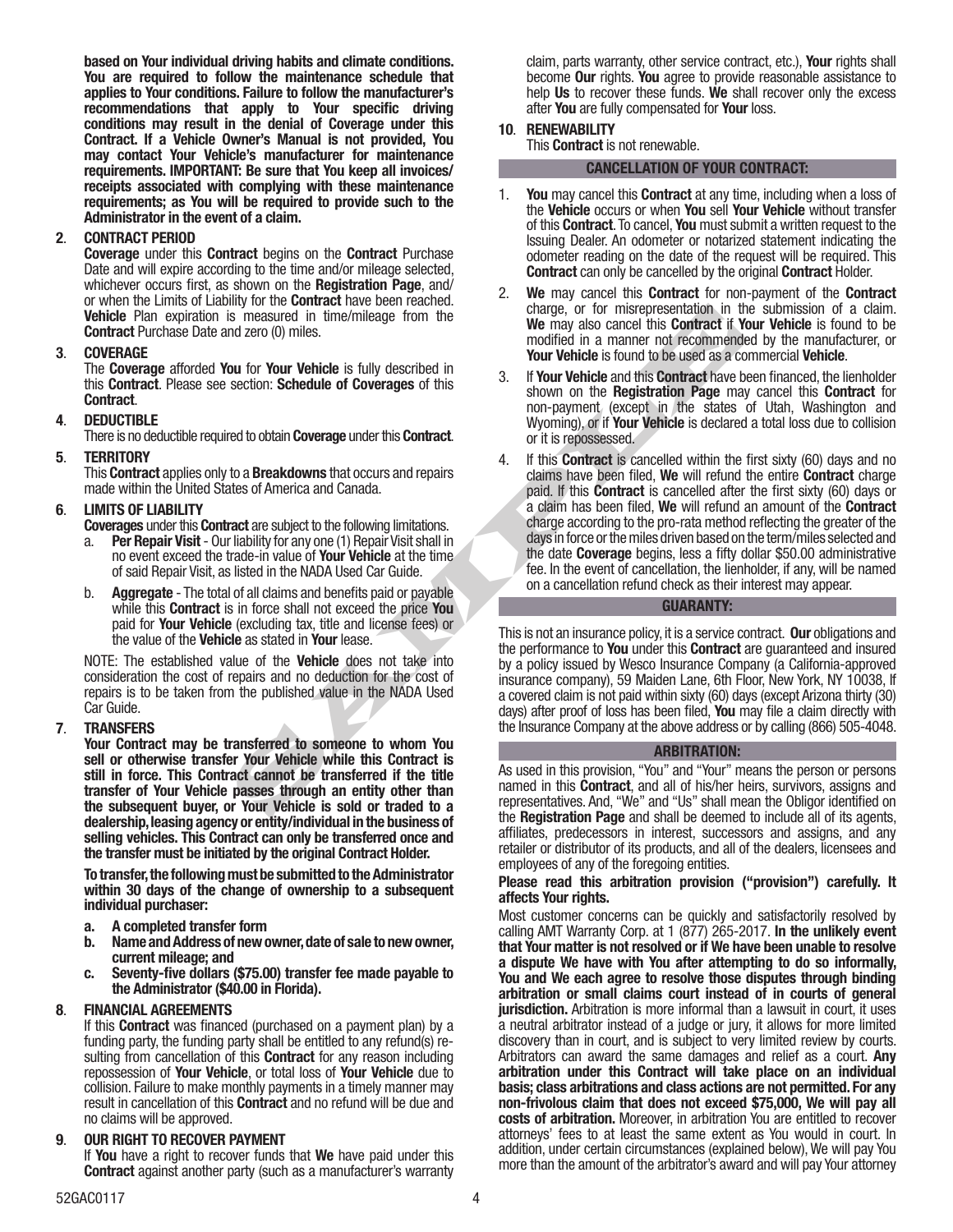(if any) twice his/her reasonable attorneys' fees if the arbitrator awards You an amount that is greater than what We have offered You to settle the dispute.

## ARBITRATION AGREEMENT

- (1) We and You agree to arbitrate all disputes and claims that arise with respect to the other. This agreement to arbitrate is intended to be broadly interpreted. It includes, but is not limited to:
	- claims arising out of or relating to any aspect of the relationship, whether based in contract, tort, statute, fraud, misrepresentation or any other legal theory;
	- claims that arose before this or any prior contract (including, but not limited to, claims relating to marketing);
	- claims that are currently the subject of purported class action litigation in which You are not a member of a certified class; and
	- claims that may arise after the termination of this **Contract**.

Notwithstanding the foregoing, either party may bring an individual action in small claims court. This arbitration agreement does not preclude You from bringing issues to the attention of federal, state, or local agencies. Such agencies can, if the law allows, seek relief against Us on Your behalf. You agree that, by entering into this Contract, You and We are each waiving the right to a trial by jury or to participate in a class action. This Contract evidences a transaction in interstate commerce, and thus the Federal Arbitration Act governs the interpretation and enforcement of this provision. This provision shall survive termination of the Contract.

- (2) A party who intends to seek arbitration must first send to the other, by certified mail, a written notice of dispute ("Notice"). The Notice to Us should be addressed to: Legal Depart., AMT Warranty Corp., 2200 Highway 121, Bedford, TX 76021 ("Notice Address"). The Notice must (a) describe the nature and basis of the claim or dispute; and (b) set forth the specific relief sought ("Demand"). If We and You do not reach an agreement to resolve the claim within 30 days after Notice is received, You or We may commence an arbitration proceeding. During the arbitration, the amount of any settlement offer made by Us or You shall not be disclosed to the arbitrator until after the arbitrator determines the amount, if any, to which You or We is entitled. You may contact us to obtain a form to initiate arbitration.
- (3) After We receive notice at the Notice Address that You have commenced arbitration, We will promptly reimburse You for Your payment of the filing fee, unless Your claim is for greater than \$75,000. The arbitration will be governed by the Commercial Arbitration Rules and the Supplementary Procedures for Consumer Related Disputes (collectively, "AAA Rules") of the American Arbitration Association ("AAA"), as modified by this **Contract**, and will be administered by the AAA. The AAA Rules are available online at www.adr.org, by calling the AAA at 1-800-778-7879, or by writing to the Notice Address. The arbitrator is bound by the terms of this Contract. All issues are for the arbitrator to decide, except that issues relating to the scope and enforceability of the provision are for the court to decide. Unless We and You agree otherwise, any arbitration hearings will take place in the county of Your billing address. If Your claim is for \$10,000 or less, We agree that You may choose whether the arbitration will be conducted solely on the basis of documents submitted to the arbitrator, through a telephonic hearing, or by an in-person hearing as established by the AAA Rules. If Your claim exceeds \$10,000, the right to a hearing will be determined by the AAA Rules. Regardless of the manner in which the arbitration is conducted, the arbitrator shall issue a reasoned written decision sufficient to explain the essential findings and conclusions on which the award is based. Except as otherwise provided herein, We will pay all AAA filing, administration, and arbitrator fees for any arbitration initiated in accordance with the notice requirements above. If, however, the arbitrator finds that either the substance of Your claim or the relief sought in the Demand is frivolous or brought for an improper purpose (under the standards set forth in Federal Rule of Civil Procedure 11(b)), payment of all such fees will be governed by the AAA Rules. In such case, You agree to reimburse Us for all monies previously disbursed by Us that are otherwise Your obligation under the AAA Rules. In addition, if You initiate an arbitration in which you seek more than \$75,000 in damages, payment of these fees will be governed by the AAA rules.
- (4) If, after finding in Your favor in any respect on the merits of Your claim, the arbitrator issues You an award that is greater than the value of the last written settlement offer made by Us before an arbitrator was selected, We will:
	- pay You the amount of the award or \$10,000 ("the alternative payment"), whichever is greater; and
	- pay Your attorney, if any, twice the amount of attorneys' fees, and reimburse any expenses (including expert witness fees and costs) that Your attorney reasonably accrues for investigating, preparing, and pursuing Your claim in arbitration ("the attorney premium").

If We did not make a written offer to settle the dispute before an arbitrator was selected, You and Your attorney will be entitled to receive the alternative payment and the attorney premium, respectively, if the arbitrator awards You any relief on the merits. The arbitrator may make rulings and resolve disputes as to the payment and reimbursement of fees, expenses, and the alternative payment and the attorney premium at any time during the proceeding and upon request from either party made within 14 days of the arbitrator's ruling on the merits.

- (5) The right to attorneys' fees and expenses discussed in paragraph (4) supplements any right to attorneys' fees and expenses You may have under applicable law. Thus, if You would be entitled to a larger amount under the applicable law, this provision does not preclude the arbitrator from awarding You that amount. However, You may not recover duplicative awards of attorneys' fees or costs. Although under some laws We may have a right to an award of attorneys' fees and expenses if it prevails in an arbitration, We agree that We will not seek such an award.
- oing, either party may bring an individual<br>
The anitural trial control of the action of presentations and the section and the section and the section of sections and the anity of the law allows seek relief and the methods (6) The arbitrator may award declaratory or injunctive relief only in favor of the individual party seeking relief and only to the extent necessary to provide relief warranted by that party's individual claim. YOU AND WE AGREE THAT EACH MAY BRING CLAIMS AGAINST THE OTHER ONLY IN YOUR/OUR INDIVIDUAL CAPACITY, AND NOT AS A PLAINTIFF OR CLASS MEMBER IN ANY PURPORTED CLASS OR REPRESENTATIVE PROCEEDING. Further, unless both You and We agree otherwise, the arbitrator may not consolidate more than one person's claims, and may not otherwise preside over any form of a representative or class proceeding. If this provision is found to be unenforceable, then the entirety of this provision shall be null and void.
	- (7) Notwithstanding any provision in this Contract to the contrary, We agree that if We make any future change to this provision (other than a change to the Notice Address) during Your **Contract**, You may reject any such change by sending us written notice within 30 days of the change to the Arbitration Notice Address provided above. By rejecting any such change, You are agreeing that You will arbitrate any dispute between us in accordance with the language of this provision.

## STATE ADDENDUMS:

Regulation of service contracts may vary widely from state to state. Any provision within this **Contract** which conflicts with the laws of the state where You live shall automatically be considered to be modified in conformity with applicable state laws and regulations as set forth below. The following state specific requirements apply if **Your Contract** was purchased in one of the following states, and supersede any other provision within Your Contract terms and conditions to the contrary.

## ALABAMA

All roadside assistance services and benefits are administered by Nation Safe Drivers Services, Inc. located at 800 Yamato Road, Suite 100, Boca Raton, FL 33431.

No administrative fee will be charged if We cancel Your Contract. In the event We cancel this Contract, written notice will be sent to Your last known address at least five (5) days prior to cancellation with the effective date of the cancellation and the reason for the cancellation. Prior notice is not required if the reason for cancellation is non-payment of the provider fee or material misrepresentation by the Service Contract Holder to the provider relating to the covered property or its use.

If You cancel this Contract within sixty (60) days of the Contract purchase date, a ten percent (10%) penalty per month shall be added to a refund not paid or credited within forty-five (45) days after return of the Contract to the Administrator.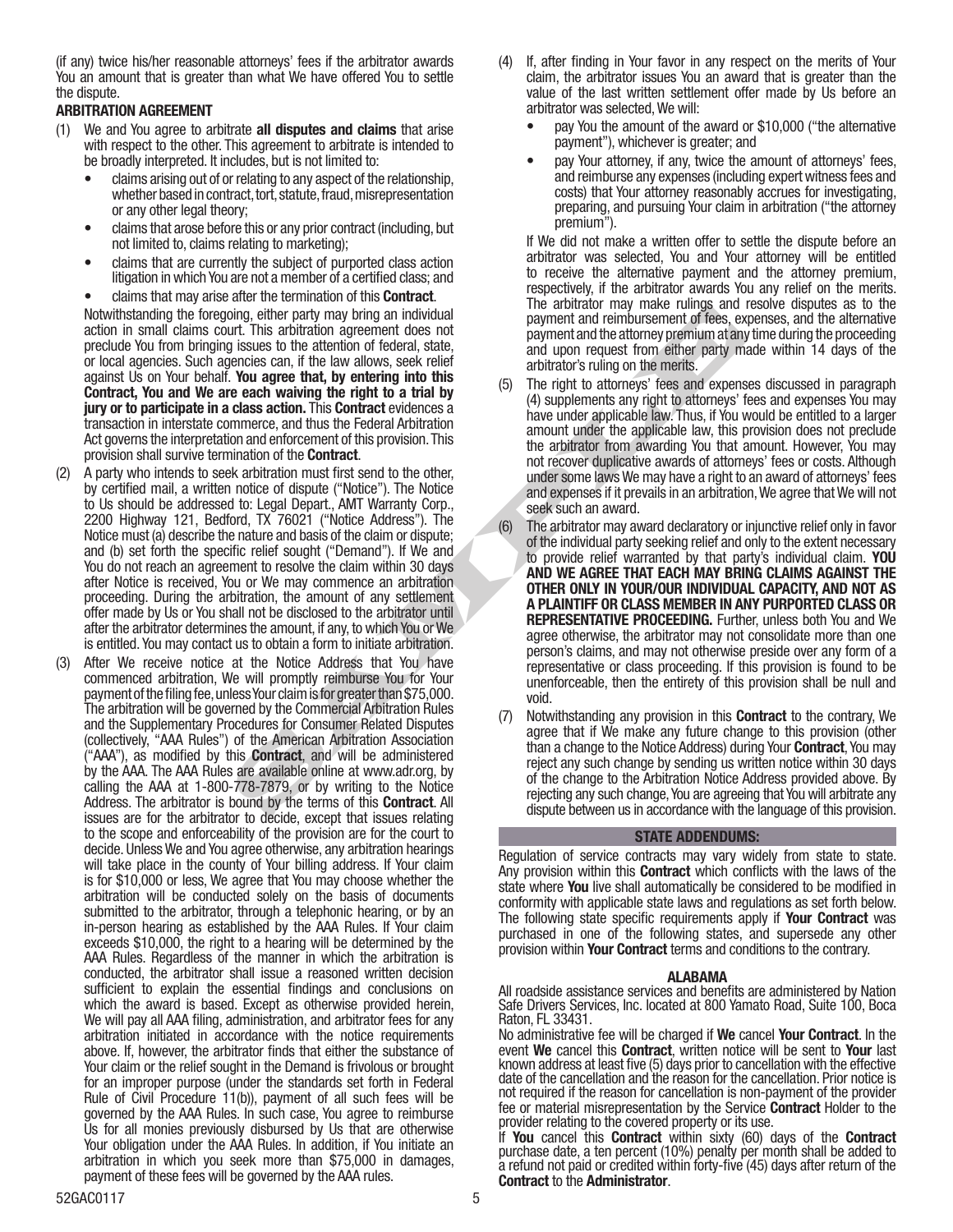An administrative fee not to exceed twenty-five dollars (\$25.00) will be charged if You cancel after sixty (60) days or a claim has been filed.<br>ALASKA

All roadside assistance services and benefits are administered by Nation Safe Drivers Services, Inc. located at 800 Yamato Road, Suite 100, Boca Raton, FL 33431.

This **Contract** does provide **Coverage** if **Your Vehicle** is used for snow removal, provided Your Vehicle is properly equipped for such use and is not used commercially.

This Contract does not provide Coverage for damages for bad faith, punitive or exemplary damages, personal injury including bodily injury, property damage (except as specifically stated in the Contract), and attorney's fees.

Any administrative fee for cancellation shall not exceed 7.5% of the unearned Contract purchase price. If You cancel this Contract within sixty (60) days of the **Contract** purchase date and no claims have been made, no cancellation fee shall apply and a ten percent (10%) of the **Contract** purchase price penalty per month will be added to a refund that is not paid or credited within forty-five (45) days after return of the **Contract to the Administrator. If You cancel this Contract after sixty (60) days or if a claim has been made, a ten percent (10%) of the unearned Contract** purchase price penalty per month will be added to a refund that is not paid or credited within forty-five (45) days after return of the

Contract to the Administrator.<br>If We cancel this Contract, We shall mail a written notice to You at the last known address held by Us at least five (5) days prior to cancellation, providing You with notice of a cancellation date and the reason for cancellation. However, prior notice is not required if the reason for cancellation is non-payment of the **Contract** charge or fraud or a material misrepresentation by **You** in obtaining this **Contract** or by You in pursuing a claim under this Contract.

## ARIZONA

You may also cancel this Contract by returning it to the Administrator, AMT Warranty Corp., as listed on the Registration Page.

We may only cancel this **Contract** for non-payment of the **Contract** charge, or for Your misrepresentation in the submission of a claim. We may cancel this Contract if Your Vehicle is found to be modified by You in a manner not recommended by the manufacturer after the Contract start date, or Your Vehicle is found to be used as a Commercial Vehicle EXCLUSIONS & LIMITATIONS SECTION - We shall not provide Coverage only for those specifically listed items in the "EXCLUSIONS & LIMITATIONS" section which occurred while owned by You. LIMITATIONS" section which occurred while owned by **You**.<br>EXCLUSION **G.** does not apply to Arizona residents.<br>EXCLUSION **K.** is deleted and replaced with the following:

K. CONDITIONS THAT WERE CAUSED BY YOU OR KNOWN BY YOU PRIOR TO PURCHASING THIS SERVICE CONTRACT, OR IF THE INFORMATION PROVIDED BY YOU CANNOT BE VERIFIED AS ACCURATE OR IS FOUND TO BE DECEPTIVELY INACCURATE.

The Arbitration Provision does not prohibit an Arizona resident from following the process to resolve complaints as outlined by the Arizona Department of Insurance. To learn more about this process, You may contact the Arizona Department of Insurance at 2910 N. 44th St., 2nd Floor, Phoenix, AZ 85018-7256, ATTN: Consumer Affairs.

#### **CALIFORNIA**

THE CONTRACT OBLIGOR AND ADMINISTRATOR IS AMT WARRANTY CORP., California License # 0H18143.

Towing/Road Service and Lost Key/Lockout Assistance benefits are provided by AMT Warranty Corp., P.O. Box 927, Bedford, TX 76095, (844) 964-5308.

The definition of **Breakdown** means the failure of a covered part under normal service due to defects in material and workmanship. A covered part has failed when it can no longer perform the function for which it was designed solely because of its condition and not because of the action or inaction of any non-covered parts.

EXCLUSIONS & LIMITATIONS SECTION - Item K. is deleted and replaced with the following:<br>**K.** FOR ANY PF

K. FOR ANY PRE-EXISTING CONDITION OR FOR ANY BREAKDOWN OCCURRING BEFORE COVERAGE TAKES EFFECT OR PRIOR TO THE CONTRACT PURCHASE DATE, OR IF THE INFORMATION PROVIDED BY YOU, OR THE REPAIR FACILITY CANNOT BE VERIFIED AS ACCURATE OR IS FOUND TO BE DECEPTIVELY INACCURATE.

The definition of Pre-existing means existing prior to the Contract Purchase

Date as shown on the Registration Page of this Service Contract.<br>We cannot deny a claim solely based on untrue information having been **We** cannot deny a claim solely based on untrue information having been<br>provided during the course of filing a claim.

SCHEDULE OF COVERAGES, MAINTENANCE REQUIREMENTS - is amended as follows:

Maintenance and/or service work receipts will be requested by the Administrator as related to the covered claim.

SCHEDULE OF COVERAGES, BREAKDOWN COVERAGE - is deleted and replaced with the following:

**BREAKDOWN COVERAGE: We will pay or reimburse You for** approved costs to repair or replace any **Breakdown** of a Covered Part. All repairs or replacements will be made using only genuine OEM new or genuine OEM remanufactured parts unless otherwise authorized by You OR WHERE SUCH PARTS ARE NOT REASONABLY AVAILABLE AS DETERMINED BY THE ADMINISTRATOR.

SERVICE MANAGER'S GUIDE TO FILING A CLAIM, (Item 4. B. III. c.) If the inspection is not made within forty-eight (48) hours, the licensed repair facility is authorized to perform the repair and contact the Administrator during the next business day for instructions.<br>GUARANTY - is amended to add the following: **You** may file a claim

GUARANTY - is amended to add the following: **You** may file a claim<br>directly with the Insurance Company if any promise made in the **Contract** has been denied or has not been honored within sixty (60) days<br>after **Your** request. If **You** are not satisfied with the Insurance Company's response, You may contact the California Department of Insurance at (800) 927-4357.

The primarinal the Rodient of the Gold Contract and Contract the California Control (10%) and the California Control (40)  $927-4357$ , and the California Control (40) and the California Control (40)  $927-4357$ , and the cal We may cancel this **Contract** for any reason within the first 60 days, and provide a full refund, unless We have paid or will pay a claim. We may also cancel this **Contract** at any time for non-payment, misrepresentation or fraud by You. If We cancel Your Contract within the first 60 days, We will mail written notice of cancellation to You before the 61st day, and provide the specific grounds for cancellation. If We cancel Your Contract for non-payment, misrepresentation or fraud, We will also mail written notice of cancellation to You and provide the specific grounds for cancellation. The cancellation effective date will be no less than 5 days after the postmark date of the notice. If We have paid a claim, or notified You that We will pay a claim, any refund will be pro rata based upon the amount of unused **Contract** term remaining measured by months or miles, which ever results in the lesser term remaining. The refund will be paid within 30 days of the date of cancellation. If We cancel this Contract, no administrative fee will be charged. In the event of cancellation, We are liable for any claim reported and covered by the **Contract. You** have deemed to have reported a claim if You have completed the first step

required under the **Contract** for reporting a claim.<br>Under the Arbitration Provision, the following is added: This Provision shall inure to the benefit of and be binding on You and Us following exhaustion of Your right to file claims with the Insurance Company and/ or the California Department of Insurance ("DOI") as specified on the Registration Page. However, if You choose to forego Your right to file Your claims with the Insurance Company and the DOI, You waive those rights and this Provision will be enforced and binding. The arbitrators shall not have the power to commit errors of law or legal reasoning, and the award may be vacated or corrected on appeal to a court of competent jurisdiction for any such error. Any arbitration proceedings will be held at a location in closest proximity to the Service **Contract** Holder's permanent residence. Reference to the Federal Arbitration Act in the Arbitration Provision of this Contract shall be replaced with the following citation: CAA (CCP § 1280 et seq). Any reference to the class action waiver is hereby stricken from the Arbitration Provision in this Contract pursuant to Cal. Civ. Code § 1750. The choice of law for all California residents is California. Any arbitration proceedings will be held at a location in closest proximity to the Service **Contract** Holder's permanent residence. Arbitration fees and costs will be waived for an indigent consumers pursuant to Cal. Civ. Proc. Code § 1284.3.

The policy number for Wesco Insurance Company is WIC-AMT-SCRI-010111.<br>CONNECTICUT

Resolution of Disputes - In accord with CT Bulletin PC-45, a written complaint may be mailed to: State of Connecticut, Insurance Department, P O Box 816, Hartford, CT 06142-0816, Attn: Consumer Affairs. The written complaint must contain a description of the dispute, the purchase or lease price of the product, the cost of repair of the product and a copy of the warranty Contract. Connecticut Public Act, 87-393, Laws 1987, requires an automobile

dealer to provide a warranty covering certain classes of used motor vehicles as follows:

Used vehicles with a sale price of \$3,000 but less than \$5,000

Provides coverage for 30 days or 1,500 miles, whichever occurs first.<br>Used vehicles with a sale price of \$5,000 or more

Provides coverage for 60 days or 3,000 miles, whichever occurs first. The Vehicle You have purchased may be covered by this law. If so, the following is added to this **Contract**: In addition to the dealer warranty required by this law, You have elected to purchase this Contract, which may provide You with additional protection during the dealer warranty period and provides protection after the dealer warranty has expired.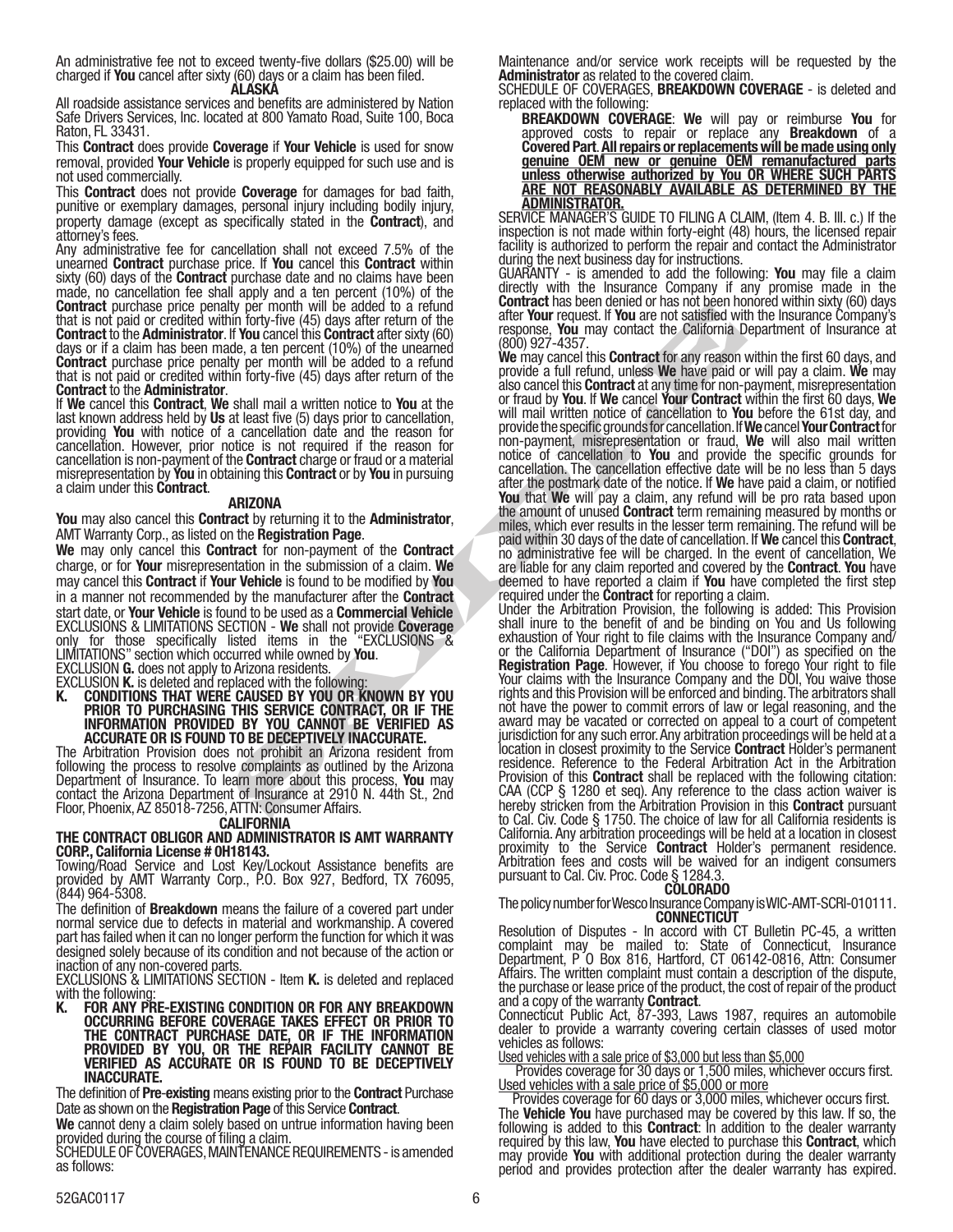You have been charged separately only for this Contract. The required dealer warranty is provided free of charge. Furthermore, the definitions, Coverages and exclusions stated in this Contract apply only to this Contract and are not the terms of the required dealer warranty.

If Your Vehicle is being repaired for a Breakdown covered by the warranty plan, and the warranty plan expires during the repair, the warranty plan is extended until the repair is completed.

You may cancel this Contract if You return the covered Vehicle or the covered **Vehicle** is sold, lost, stolen, or destroyed.<br>**FLORIDA** 

The rate charged to **You** for this **Contract** is not subject to regulation by the Florida Office of Insurance Regulation.

You may also cancel this Contract by contacting the Administrator, Wesco Insurance Company, License #01913, as listed on the Registration Page.

This Contract may be cancelled by You within sixty (60) days of pur-<br>chase upon written request. We will refund one hundred percent (100%) of the gross written premium less claims paid and less an administrative fee of five percent (5%). If You cancel the Contract after sixty (60) days, We will refund ninety percent (90%) of the un- earned pro rata premium. If We cancel the Contract, We will return one hundred percent (100%) of the unearned pro rata premium. After the Contract has been in effect for more than sixty (60) days, We may only cancel for material misrepresentation, odometer tampering, failure to maintain the motor vehicle as prescribed by the manufacturer or non-payment of premium, in which case You will be notified of cancellation by certified mail.

Arbitration is non-binding in the State of Florida. Arbitration proceedings shall be conducted in the county in which the consumer resides.<br>**GEORGIA** 

EXCLUSIONS & LIMITATIONS SECTION - Items C. and K. are deleted and replaced with the following:

- From the the content to the state of the content in the state of the state of the content in the state of the content in the term of the unamely percent (9%). If You cancel the Content of the unamely percent of the content C. FOR ANY BREAKDOWN CAUSED BY MISUSE, ABUSE, NEGLIGENCE, LACK OF NORMAL MAINTENANCE REQUIRED BY THE MANUFACTURER'S MAINTENANCE SCHEDULE FOR YOUR VEHICLE, OR IMPROPER SERVICING OR REPAIRS SUBSEQUENT TO PURCHASE. FOR ANY BREAKDOWN CAUSED BY CONTAMINANTS RESULTING FROM YOUR FAILURE TO PERFORM RECOMMENDED MAINTENANCE SERVICES, OR FAILURE TO MAINTAIN PROPER LEVELS OF LUBRICANTS AND/OR COOLANTS, OR BREAKDOWNS CAUSED BY FUELS CONTAINING MORE THAN 10% ETHANOL (IF THE ENGINE WAS NOT MANUFACTURED FOR THIS FUEL MIXTURE), OR FOR ANY DAMAGE BY OR RESULTING FROM OVERHEATING REGARDLESS OF THE CAUSE, OR FAILURE TO PROTECT YOUR VEHICLE FROM FURTHER DAMAGE WHEN A BREAKDOWN HAS OCCURRED OR FAILURE TO HAVE YOUR VEHICLE TOWED TO THE SERVICE FACILITY WHEN CONTINUED OPERATION MAY RESULT IN FURTHER DAMAGE. CONTINUED OPERATION INCLUDES YOUR FAILURE TO OBSERVE WARNING LIGHTS, GAUGES, OR ANY OTHER SIGNS OF OVERHEATING OR COMPONENT FAILURE, SUCH AS FLUID LEAKAGE, SLIPPING, KNOCKING, OR SMOKING, AND NOT PROTECTING YOUR VEHICLE BY CONTINUING TO DRIVE CREATING DAMAGE BEYOND THE INITIAL FAILURE.
- K. FOR ANY PRE-EXISTING CONDITION KNOWN TO YOU OR FOR ANY BREAKDOWN OCCURRING BEFORE COVERAGE TAKES EFFECT OR PRIOR TO THE CONTRACT PURCHASE DATE, OR IF THE INFORMATION PROVIDED BY YOU CANNOT BE VERIFIED AS ACCURATE OR IS FOUND TO BE DECEPTIVELY INACCURATE.

Only those alterations made to Your Vehicle while owned by You are excluded as noted in EXCLUSION E.

excluded as noted in EXCLUSION **E**.<br>The lienholder shown on the **Registration Page** may only cancel this<br>**Contract** for non-payment if they hold a power of attorney.

We may only cancel this Contract for non-payment of the Contract charge, for material misrepresentation, or for fraud and no administration fee will be charged. The cancellation shall be in writing and shall not be less than thirty (30) days from the date of mailing or delivery in person of such notice of cancellation. If this Contract is cancelled after the first sixty (60) days or a claim has been filed, We will refund an amount of the **Contract** charge according to the pro-rata method reflecting the greater of the days in force or the miles driven based on the term of the plan selected and the date **Coverage** begins. An administration fee not to<br>exceed the lesser of ten percent (10%) of the pro-rata refund amount or fifty dollars (\$50.00) will be applied if this **Contract** is cancelled by You. If You have cancelled this Contract and have not received the refund from Us or the Administrator within sixty (60) days of such cancellation, You may contact the Insurance Company identified on the **Registration Page**.<br>The Arbitration Provision section of this **Contract** is stricken in its entirety. HAWAII

The definition of **Breakdown** means the failure of a **Covered Part** under

normal service due to defects in material and workmanship. A Covered<br>Part has failed when it can no longer perform the function for which it was designed solely because of its condition and not because of the action or inaction of any non–covered parts.

Hawaii Revised Statutes requires an automobile dealer to provide a warranty covering certain classes of used motor vehicles as follows: Used vehicles with less than 25,000 miles at the time of sale

Provides coverage for 90 days or 5,000 miles, whichever occurs first. Used vehicles with 25,000 miles or more but less than 50,000 miles at <u>the time of sale</u>

Provides coverage for 60 days or 3,000 miles, whichever occurs first. Used vehicles with 50,000 miles or more but not more than 75,000 miles at the time of sale

Provides coverage for 30 days or 1,000 miles, whichever occurs first. The Vehicle You have purchased may be covered by this law. If so, the following is added to this **Contract**: In addition to the dealer warranty required by this law, **You** have elected to purchase this **Contract**, which<br>may provide **You** with additional protection during the dealer warranty may provide You with additional protection during the dealer warranty<br>period and provides protection after the dealer warranty has expired. You have been charged separately only for this Contract. The required dealer warranty is provided free of charge. Furthermore, the definitions, Coverages and exclusions stated in this Contract apply only to this Contract and are not the terms of the required dealer warranty.

If You cancel this Contract within sixty (60) days of the Contract purchase date, a ten percent (10%) penalty per month shall be added to a refund not paid or credited within forty-five (45) days after return of the<br>Contract to the Administrator.

If We cancel this Contract for any reason other than non-payment of the Contract purchase price, a material misrepresentation by You to Us, or a substantial breach of duty by You relating to Your Vehicle or its use, Our Administrator will mail You written notice of cancellation at Your last known address as reflected in Our Administrator's files before the fifth day preceding cancellation. The notice will state the effective date of the cancellation and the reason for the cancellation.

IDAHO

Notice - Coverage afforded under this Contract is not guaranteed by the Idaho Insurance Guarantee Association.

ILLINOIS

#### THE DEFINITION OF "WE, US, AND OUR" USED FREQUENTLY THROUGHOUT THE VEHICLE SERVICE CONTRACT IS DEFINED AS AMT WARRANTY CORP.

This Vehicle Service Contract provides no Coverage or Benefits for any repair or replacement of any covered part if a **Breakdown** has not occurred. A gradual reduction in operating performance due to wear and<br>tear does not constitute a **Breakdown**.

The Vehicle Service **Contract** provider may retain a cancellation fee not to exceed the lesser of ten percent (10%) of the Vehicle Service **Contract** price or fifty dollars (\$50.00).

#### INDIANA

This service **Contract** is not insurance and is not subject to Indiana insurance law.

Your proof of payment to the issuing dealer for this Contract shall be considered proof of payment to the Insurance Company which guarantees **Our** obligations to You. If We fail to perform or make payment due under the service **Contract** within sixty (60) days after You request the performance or payment, **You** may request the performance or payment directly from the insurer that issued the provider's service contract reimbursement policy, including any applicable requirement under the service **Contract** that the provider refund any part of the cost of the service Contract upon cancellation of the service Contract.<br>EXCLUSIONS & LIMITATIONS SECTION - Item K. is deleted and replaced

with the following:

#### K. FOR ANY PRE-EXISTING CONDITION KNOWN TO YOU OR FOR ANY BREAKDOWN OCCURRING BEFORE COVERAGE TAKES EFFECT OR PRIOR TO THE CONTRACT PURCHASE DATE.

Arbitration is not mandatory and is non-binding in the State of Indiana. Arbitration proceedings shall be conductedin the county in which the consumer resides.

IOWA

If You have any questions regarding this Contract, You may contact<br>the Administrator by mail or by phone. Refer to the Registration Page for the Administrator's address and toll free telephone number. Iowa residents only may also contact the Iowa Insurance Commissioner at the following address: Iowa Insurance Division, Two Ruan Center, 601 Locust Street, 4th Floor, Des Moines, Iowa 50309-3738, (515) 281-5705.

If You cancel this Contract, We must mail written notice of cancellation to **You** within fifteen (15) days of cancellation.<br>If **You** cancel this **Contract** within sixty (60) days of the **Contract** 

purchase date, a ten percent (10%) penalty will be added each month to any refund not paid to the **Contract** Holder within thirty (30) days of the<br>return of the service **Contract** to the Service Company.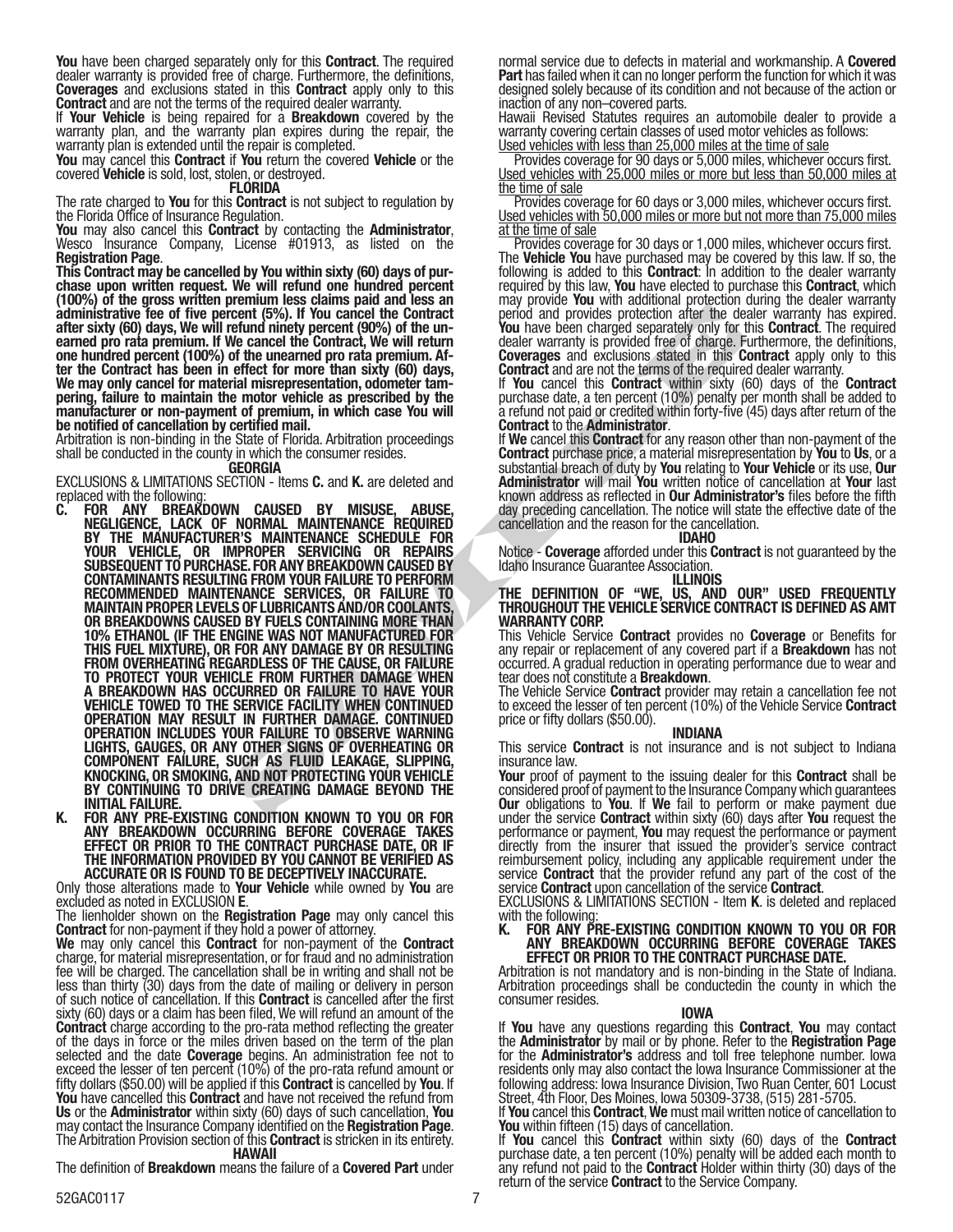ADDITIONAL BENEFITS - Lost Key/Lockout is not available. LOUISIANA

## THE CONTRACT OBLIGOR AND ADMINISTRATOR IS AMT WARRANTY CORP.

CANCELLATION OF YOUR CONTRACT SECTION – Item 4. is deleted and replaced with the following:

If You cancel this Contract within the first sixty  $(60)$  days, the full price You paid for the Service Contract will be refunded, less a fifty<br>dollar (\$50) administrative fee. If You cancel this Contract after the first sixty (60) days, We will refund to You an amount according to the pro-rata method reflecting the greater of the days in force or the miles driven based on the term/miles selected and the date **Coverage** begins, less a fifty dollar (\$50) administrative fee. In the event of cancellation, the lienholder, if any, will be named on a the event of cancellation, the lienholder, if any, will be named on a cancellation refund check as their interest may appear.

#### MAINE

An administrative fee not to exceed fifty dollars (\$50.00) or ten percent (10%) of the **Contract** charge, whichever is less, will be charged for<br>cancellations occurring after sixty (60) days or if a claim has been filed.

cancellations occurring after sixty (60) days or if a claim has been filed. If We cancel this Contract, We shall mail a written notice to You at Your last known address at least fifteen (15) days prior to cancellation. The notice will state the effective date of the cancellation and the reason for the cancellation.

If You cancel this Contract within sixty (60) days of the Contract purchase date, a ten percent (10%) penalty per month will be added to a refund that is not paid or credited within forty-five (45) days after return of the service Contract to the provider.

### MARYLAND

If Your Vehicle is being repaired for a Breakdown covered by this Contract, and the Contract expires during the repair, the Contract term is extended until the repair is complete.

If You cancel this Contract no cancellation fee will be deducted.

If You cancel this Contract within sixty (60) days of the Contract purchase date, a ten percent (10%) penalty per month will be added to a refund that is not paid or credited within forty-five (45) days after return of the Contract to the Administrator. MASSACHUSETTS

NOTICE TO CUSTOMER: PURCHASE OF THIS CONTRACT IS NOT REQUIRED IN ORDER TO REGISTER OR FINANCE A VEHICLE. THE BENEFITS PROVIDED MAY DUPLICATE EXPRESS MANUFACTURER'S OR SELLER'S WARRANTIES THAT COME AUTOMATICALLY WITH EVERY SALE. THE SELLER OF THIS COVERAGE IS REQUIRED TO INFORM YOU OF ANY WARRANTIES AVAILABLE TO YOU WITHOUT THIS CONTRACT.

Chapter 90, Section 7N 1/4 of Massachusetts General Laws requires an automobile dealer to provide a warranty covering certain classes of used motor vehicles as follows:

Used vehicles with less than 40,000 miles at the time of sale

Provides coverage for 90 days or 3,750 miles, whichever occurs first. Used vehicles with 40,000 miles or more but less than 80,000 miles at the time of sale

Provides coverage for 60 days or 2,500 miles, whichever occurs first. Used vehicles with 80,000 miles or more but less than 125,000 miles at the time of sale

Provides coverage for 30 days or 1,250 miles, whichever occurs first. The Vehicle You have purchased may be covered by this law. If so, the following is added to this **Contract**: In addition to the dealer warranty required by this law, You have elected to purchase this Contract, which may provide You with additional protection during the dealer warranty may provide You with additional protection during the dealer warranty<br>period and provides protection after the dealer warranty has expired. You have been charged separately only for this Contract. The required dealer warranty is provided free of charge. Furthermore, the definitions, Coverages and exclusions stated in this Contract apply only to this Contract and are not the terms of the required dealer warranty. MINNESOTA

The coverages listed below are provided to You by the dealer at no charge as required by Minnesota Statute 325F.662. The term of the required warranty is based on the mileage at the time of sale as follows: Used vehicles with less than 36,000 miles at the time of sale

Provides coverage for 60 days or 2,500 miles, whichever occurs first. Used vehicles with 36,000 miles or more but less than 75,000 miles at the time of sale

Provides coverage for 30 days or 1,000 miles, whichever occurs first.<br> **Engine:** Lubricated Parts; Intake Manifolds; Engine Block; Cylinder Heads;<br>
Rotary Engine Housings; and Ring Gear; Water Pump; Externally Mounted Mechanical Fuel Pump; Radiator; Alternator; Generator; and Starter. **Transmission**: Case; Internal Parts; Torque Converter; or, the Manual<br>Transmission Case and Internal Parts. **Drive Axle**: Axle Housings and<br>Internal Parts; Axle Shafts; Drive and Output Shafts; and Universal Joints; but excluding the Secondary Drive Axle on vehicles other than passenger<br>vans, mounted on a truck chassis. Brakes: Master Cylinder; Vacuum vans, mounted on a truck chassis. **Brakes**: Master Cylinder; Vacuum<br>Assist Booster; Wheel Cylinders; Hydraulic Lines and Fittings; and Disc Brake Calipers. **Steering**: Gear Housing and all Internal Parts; Power<br>Steering Pump; Valve Body; Piston; and Rack. **Note**: The following parts<br>are covered only on vehicles with less than 36,000 miles: Steering Rack; are covered only on vehicles with less than 36,000 miles: Steering Rack;<br>Radiator; Alternator; Generator; and Starter.

Your rights and obligations are fully explained in the dealer issued used vehicle limited warranty document.

If We cancel this Contract for nonpayment of the provider fee, a material misrepresentation by You to the provider, or a substantial breach of duties by You relating to the covered product or its use, We shall mail a written notice to You at Your last known address at least five (5) days before cancellation. If We cancel this **Contract** for any other reason, We shall mail a written notice to You at Your last known at least fifteen (15) days before cancellation. The notice must state the effective date of the cancellation and the reason for the cancellation.

If You cancel this Contract within sixty (60) days of the Contract purchase date, a ten percent (10%) penalty per month will be added to a refund that is not paid or credited within forty-five (45) days after return of

the **Contract** to the **Administrator**.<br>If **You** have cancelled this **Contract** and have not received the refund from Us or the Administrator within sixty (60) days of such cancellation, You may contact the Insurance Company identified on the **Registration Page**.<br>The Arbitration Provision section of this **Contract** is stricken in its entirety.<br>MISSISSIPPI

Our obligations and the performance to You under the Service Contract are guaranteed and insured by a policy issued by Wesco Insurance Company, 59 Maiden Lane, 43rd Floor, New York, NY 10038.

If We cancel this Contract for non-payment, We shall mail a written notice to **You** at **Your** last known address at least ten (10) days before<br>cancellation. If **We** cancel this **Contract** for any other reason, **We** shall cancellation. If We cancel this Contract for any other reason, We shall mail a written notice to You at Your last known address at least thirty (30) days before cancellation. The notice must state the effective date of the cancellation and the reason for the cancellation.

The Arbitration Provision section of this **Contract** is stricken in its entirety.<br>MISSOURI

Contract in the charge of the charge of the charge of the charge of the charge of the charge of the contract to the definite the property of the contract to the charge the other and have the charge of the Contract of the C This **Contract** is not an insurance contract.<br>If this **Contract** is cancelled within the first sixty (60) days and no claims have been filed, We will refund You the entire purchase price of the **Contract** If this **Contract** is canceled within the first sixty (60) days and a claim has been filed, We will refund You the entire purchase price of the **Contract** less claims paid. This "free-look" period only applies to the original **Contract** purchaser. If this **Contract** is canceled after the first sixty (60) days, **We** will refund to **You** an amount based on the pro-rata<br>method, less a fifty dollar (\$50.00) administrative fee. If this **Contract** is canceled, We shall mail written notice of cancellation to You within forty-five (45) days of cancellation. If **You** cancel this **Contract** within sixty (60) days of the Contract purchase date, a ten percent (10%) penalty per month shall be added to a refund that is not paid within forty-five (45) days of return of the **Contract** to the **Provider.**<br>**MONTANA** 

If We cancel this Contract for any reason other than non-payment of the Contract purchase price, a material misrepresentation by You to Us, or a substantial breach of duty by You relating to Your Vehicle or its use, We will mail You written notice of cancellation at Your last known address as reflected in Our files at least five (5) days prior to cancellation. Any cancellation notice will state the effective date and reason for cancellation.

### NEBRASKA

We may only cancel this Service Contract for fraud, material misrepresentation, nonpayment by You, or a substantial breach of duties by You relating to the covered property or its use. If We cancel this **Contract, We** will give **You** sixty (60) days notification, except for<br>non-payment, which will be ten (10) days notification.

If a settlement for a claim dispute cannot be reached, the parties may elect arbitration by mutual agreement at the time of the dispute after the claimant has exhausted all internal appeals and can be binding by consent of the Contract holder. Arbitration will take place under the laws of the State of Nebraska and will be held in the Contract holder's county of residence or any other county in this state agreed to by both parties.

## NEVADA

### THE CONTRACT OBLIGOR AND ADMINISTRATOR IS AMT WARRANTY CORP.

Any claim for repairs that have not received prior approval will not be covered.

CANCELLATION OF YOUR CONTRACT SECTION – Item 2 is deleted and replaced with the following:

2. We may cancel this Contract within seventy (70) days from the date of purchase for any reason. After seventy (70) days, We may only cancel this Service Contract for fraud, material misrepresentation,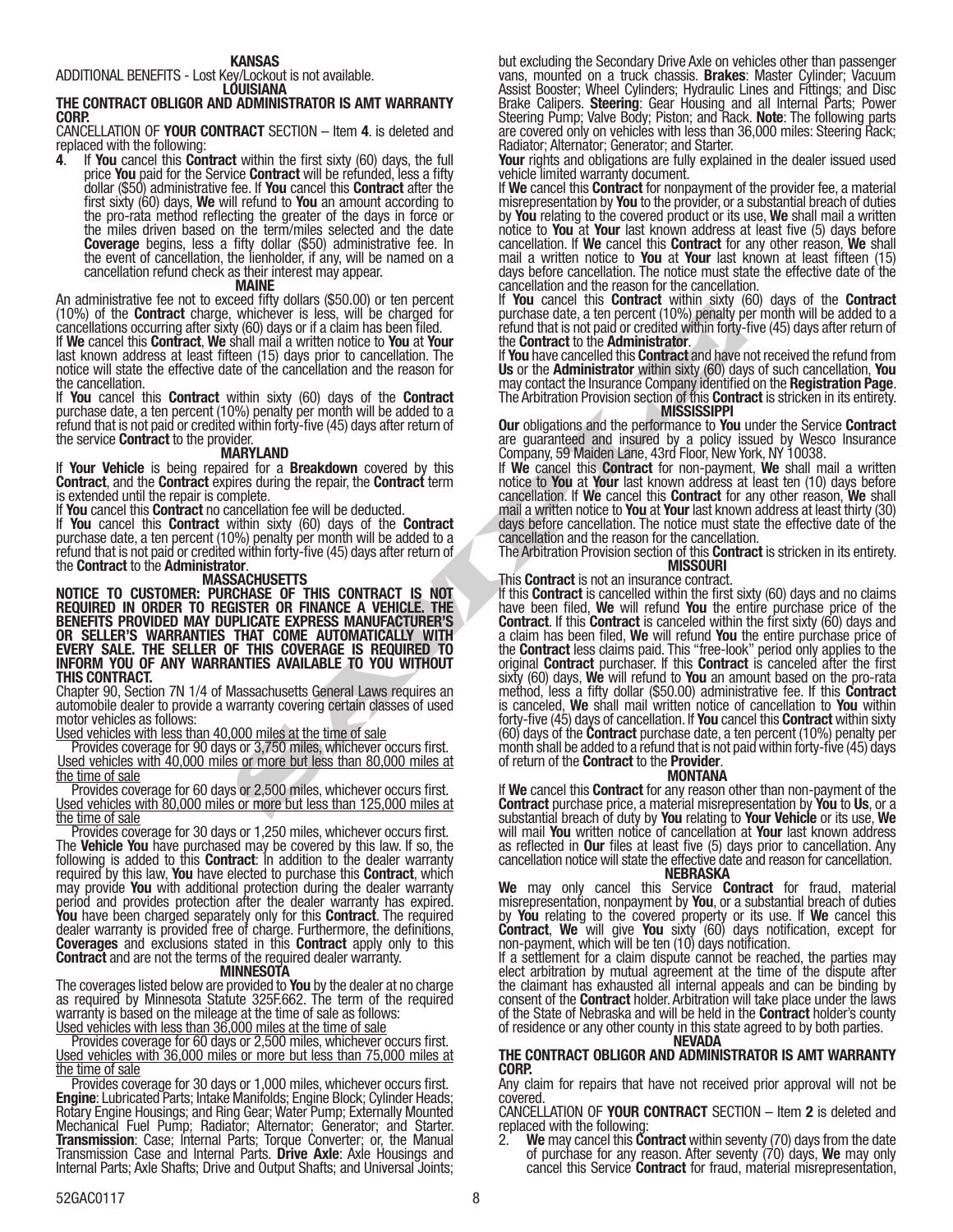non-payment by You or a substantial breach of duties by You relating to the covered property or its use. We may cancel this relating to the covered property or its use. We may cancel this<br>**Contract if Your Vehicle** is found to be used as a **Commercial** Vehicle, however, We may only cancel this Contract for these reasons if such use occurred after the effective date of this Contract and substantially and materially increases the service required under this **Contract**. If We cancel Your Contract, You will be entitled to a refund on the unearned Contract fee according to the pro-rata method reflecting the days in force based on the term selected and the date Coverage begins, no administrative fee will be deducted. In the event We or the lienholder cancel this Contract, written notice will be sent to **Your** last known address at least fifteen (15) days prior to cancellation with the effective date of the cancellation.

CANCELLATION OF **YOUR CONTRACT** SECTION  $-$  Item  $4$ . is amended to include the following:

If You cancel this Contract within sixty (60) days of the Contract purchase date and the refund is not processed within forty-five (45) days, a ten percent (10%) penalty will be added to the refund for

every thirty (30) days the refund is not paid.<br>EXCLUSIONS & LIMITATIONS – This **Contract** provides Coverage that is excess over any other applicable **Coverage**. Only unauthorized product repairs, modifications or alterations performed after the effective date of the Service Contract, or damages arising from such actions are excluded. PROVISIONS OF THIS VEHICLE SERVICE CONTRACT SECTION - Item 8. is deleted and replaced with the following:

FINANCIAL AGREEMENTS<br>If this **Contract** was financed (purchased on a payment plan) by If this **Contract** was financed (purchased on a payment plan) by<br>a funding party, the funding party shall be entitled to any refund(s) resulting from cancellation of this **Contract** for any reason including<br>repossession of **Your Vehicle**, or total loss of **Your Vehicle**. Failure repossession of Your Vehicle, or total loss of Your Vehicle. Failure<br>by You to make monthly payments in a timely manner may result in<br>cancellation of this Contract. In the event of cancellation, any claim filed and/or approved prior to the cancellation date will be honored

and/or reviewed for **Coverage** under the terms of the **Contract**.<br>The Arbitration section of this Contract is not mandatory pursuant to Nevada law.

### NEW HAMPSHIRE

In the event You do not receive satisfaction under this Contract, You may contact the New Hampshire Insurance Department at 21 South Fruit St., Suite 14, Concord, NH 03301-7317, 603-271-2261.

Cancellation and Transfer Fees do not apply.

The Arbitration Provision section of this **Contract** is stricken in its entirety.<br>NEW JERSEY

From the fortract is not be beat and the section of the provider fee a material in Source Contract Holder to the provider of the provider of the provider of the energy of the provider of the energy of the proton of the pro If You request cancellation of this Contract within sixty (60) days of the purchase date of the Contract and the refund is not paid or credited within forty-five (45) days after Your cancellation request to Us, a ten perce (10%) penalty will be added to the refund for every thirty (30) days the re-<br>fund is not paid. If We cancel this Contract, We shall mail a written notice<br>to You at Your last known address at least five (5) days before can tion. The notice shall state the effective date of the cancellation and the reason for the cancellation. Written notice is not required if canceled due to nonpayment by You of the provider fee; a material misrepresentation by You to the provider; or substantial breach of duties by You relating to the covered product or its use.<br>NEW MEXICO

**You** may cancel this **Contract** within sixty (60) days of the time of sale.<br>If **You** have made no claim, the service **Contract** is void and the full purchase price will be refunded to **You**. A ten percent (10%) penalty per month will be added to a refund that is not made within sixty (60) days month will be added to a refund that is not made within sixty (60) days of **Your** return of the service **Contract**. These provisions apply only to the original purchaser of the service Contract. In the event We cancel this service Contract, We will mail a written notice to You at Your last known address at least fifteen (15) days prior to cancellation with the effective date for the cancellation and the reason for the cancellation. The provider of this service Contract may cancel this Contract within seventy (70) days from the date of purchase for any reason. After seventy (70) days, the provider may only cancel this service Contract for fraud, material misrepresentation, non-payment by You or a substantial breach of duties by You relating to the covered property or its use.

### NEW YORK

Section 196b of New York General Business Law requires an automobile dealer to provide a warranty covering certain classes of used motor vehicles as follows:

Used vehicles with 36,000 miles or less at the time of sale

Provides coverage for 90 days or 4,000 miles, whichever occurs first. Used vehicles with more than 36,000 miles but less than 80,000 miles at <u>the time of sale</u>

Provides coverage for 60 days or 3,000 miles, whichever occurs first. Used vehicles with 80,000 miles or more but no more than 100,000 miles at the time of sale

Provides coverage for 30 days or 1,000 miles, whichever occurs first. The Vehicle You have purchased may be covered by this law. If so, the following is added to this **Contract**: In addition to the dealer warranty required by this law, **You** have elected to purchase this **Contract**, which<br>may provide **You** with additional protection during the dealer warranty may provide You with additional protection during the dealer warranty<br>period and provides protection after the dealer warranty has expired. You have been charged separately only for this Contract. The required dealer warranty is provided free of charge. Furthermore, the definitions, **Coverages** and exclusions stated in this **Contract** apply only to this **Contract** and are not the terms of the required dealer warranty.

If You cancel this Contract within sixty (60) days of the Contract purchase date, a ten percent (10%) penalty per month shall be added to a refund that is not made within thirty (30) days of return of the Contract to the provider.

If We cancel this Contract, We shall mail a written notice to You at the last known address held by Us at least fifteen (15) days prior to cancellation, providing You with notice of cancellation date and the reason for cancellation. However, prior notice is not required if the reason for cancellation is non-payment of the provider fee, a material misrepresentation by the Service Contract Holder to the provider, or a substantial breach of duties by the Service Contract Holder relating to the covered product or its use. NORTH CAROLINA

An administration fee not to exceed the lesser of ten percent (10%) of the pro-rata refund amount or fifty dollars (\$50.00) will be applied if this Contract is cancelled by You. We may cancel this Contract only for non-payment of the **Contract** purchase price or a direct violation of the **Contract** by **You.** OKLAHOMA

### THE CONTRACT OBLIGOR AND ADMINISTRATOR IS AMT WARRANTY CORP. LICENSE #862268.

**Coverage** afforded under this **Contract** is not guaranteed by the Oklahoma Insurance Guaranty Association.

Oklahoma service warranty statutes do not apply to Commercial Use references in service warranty contracts.

Disclosure Statement: This service warranty is not issued by the manufacturer or wholesale company marketing the product. This warranty will not be honored by such manufacturer or wholesale company. PROVISIONS OF THIS VEHICLE SERVICE CONTRACT SECTION - Item 8. is deleted and replaced with the following:

**FINANCIAL AGREEMENTS**<br>If this **Contract** was financed (purchased on a payment plan) by If this **Contract** was financed (purchased on a payment plan) by<br>a funding party, the funding party shall be entitled to any refund(s) resulting from cancellation of this **Contract** for any reason including<br>repossession of **Your Vehicle**, or total loss of **Your Vehicle**. Failure to repossession of **Your Vehicle**, or total loss of **Your Vehicle**. Failure to make monthly payments in a timely manner may result in cancellation of this **Contract** and no claims will be approved. CANCELLATION OF **YOUR CONTR** 

If this **Contract** is canceled within the first sixty (60) days by the warranty holder and no claims have been filed, We will refund the entire Contract charge paid. If this Contract is canceled by the warranty holder after the first sixty (60) days or a claim has been filed within the first sixty (60) days, return of premium shall be based upon ninety percent (90%) of the unearned pro-rata premium, less the actual cost of any service provided under the service warranty **Contract.** In the event the **Contract** is cancelled by the association, return of premium shall be based upon one hundred percent (100%) of the unearned pro-rata premium less the actual cost of any service

provided under the service warranty **Contract**.<br>The Arbitration Provision section of this **Contract** is amended to include the following: While arbitration is mandatory, the outcome of any arbitration shall be non-binding on the parties, and either party shall, following arbitration, have the right to reject the arbitration award and bring suit in a district court of Oklahoma.

ARBITRATION section, Item (6) is deleted in its entirety and replaced with the following:

(6) The arbitrator may award declaratory or injunctive relief only in favor of the individual party seeking relief and only to the extent neces-<br>sary to provide relief warranted by that party's individual claim. **YOU** AND WE AGREE THAT EACH MAY BRING CLAIMS AGAINST THE OTHER ONLY IN YOUR/OUR INDIVIDUAL CAPACITY, AND NOT AS A PLAINTIFF OR CLASS MEMBER IN ANY PURPORTED CLASS OR REPRESENTATIVE PROCEEDING. Further, unless both You and We agree otherwise, the arbitrator may not consolidate more than one person's claims, and may not otherwise preside over any form of a representative or class proceeding. If this provision is found to be

unenforceable, then the entirety of this provision shall be voidable. 24 Hour Roadside Assistance Services are provided by Nation Motor Club, LLC dba Nation Safe Drivers located at 800 Yamato Road, Suite 100, Boca Raton, FL 33431.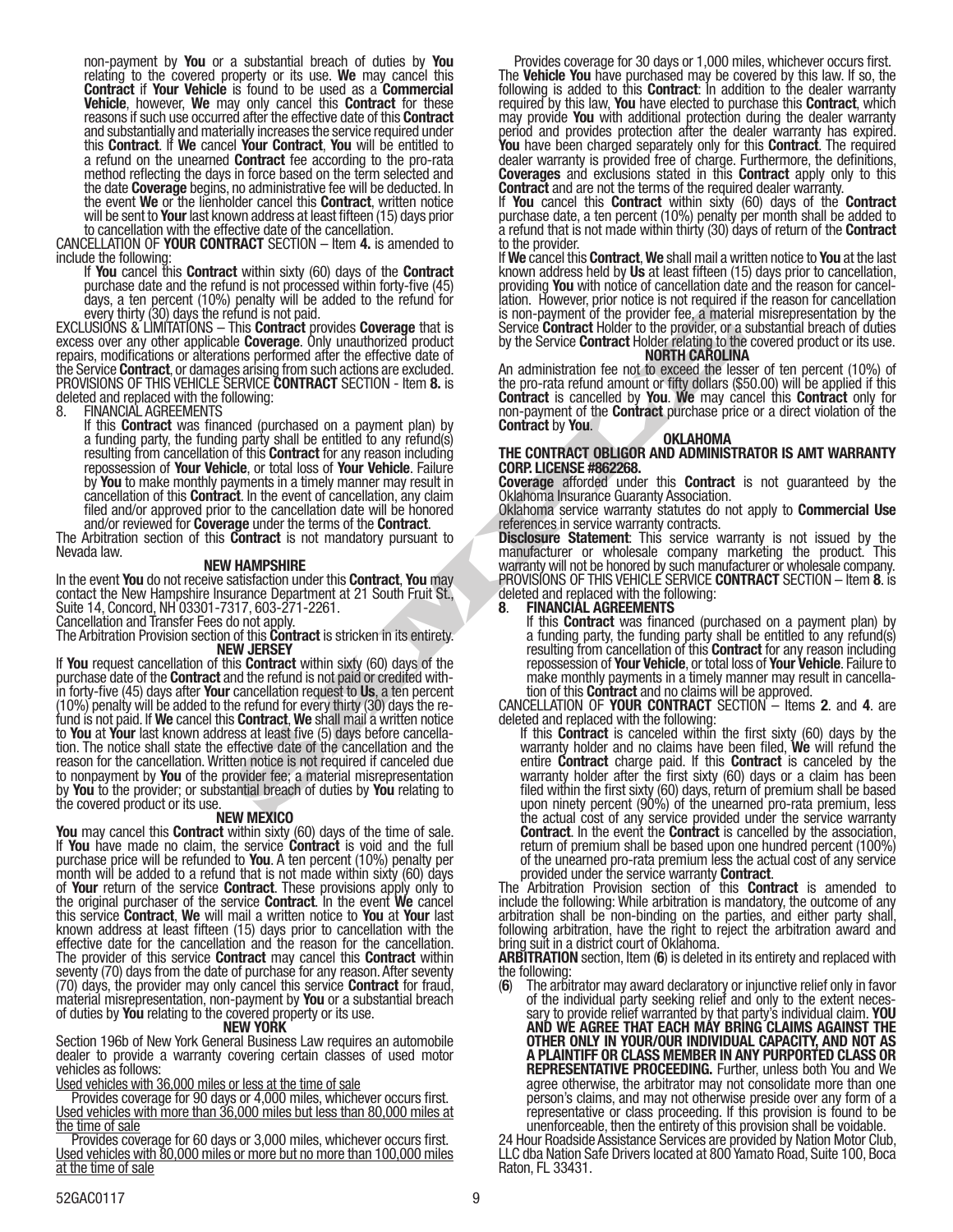**OREGON**<br>This **Contract** is between the Obligor/Provider, AMT Warranty Corp., P.O. This Contract is between the Obligor/Provider, AMT Warranty Corp., P.O.<br>Box 927, Bedford, TX 76095, (877) 265-2017 and You. The obligor is covered by a reimbursement insurance policy issued by Wesco Insurance Company for all the obligations and liabilities in this service Contract including additional roadside assistance benefits. If You have any questions regarding this **Contract**, or a complaint against the Obligor, You may contact the Department of Consumer and Business Services, You may contact the Department of Consumer and Business Services,<br>Division of Financial Regulation, Consumer Advocacy Section, P.O. Box 14480, Salem OR 97309, (503) 947-7984 or (888) 877-4894. The street address is 350 Winter Street NE, 4th Floor, Salem OR 97301. The e-mail address is cp.ins@oregon.gov.

The ARBITRATION section is deleted and replaced as follows: If a settlement for a claim dispute cannot be reached, the parties may elect arbitration by mutual agreement at the time of the dispute after the claimant has exhausted all internal appeals and can be binding by consent of the **Contract** holder. Arbitration will take place under the laws of the State of Oregon and will be held in the **Contract** holder's county of residence or any other county in this state agreed to by both parties. Notwithstanding the foregoing, either party may bring an individual action in small claims court or trial by jury. This arbitration agreement does not preclude You from bringing issues to the attention of federal, state, or local agencies. Such agencies can, if the law allows, seek relief against Us on Your behalf. You agree that, by entering into this Plan, You and We are<br>each waiving the right to participate in a class action.<br>RHODE ISLAND

Section 31-5.4 of Rhode Island General Business Law requires an automobile dealer to provide a warranty covering certain classes of used motor vehicles as follows:

Used vehicles with 36,000 miles or less at the time of sale

Provides coverage for 90 days or 4,000 miles, whichever occurs first. Used vehicles with more than 36,000 miles but less than 100,000 miles at the time of sale

To this state agreed to by both parties<br>
in this state agreement (10%) of the amplituding the procedure precent (10%) of the amplituding<br>
they has arbitralian dividend action to the contract of warrange in the dividend an Provides coverage for 30 days or 1,000 miles, whichever occurs first. The Vehicle You have purchased may be covered by this law. If so, the following is added to this **Contract**: In addition to the dealer warranty required by this law, You have elected to purchase this Contract, which may provide You with additional protection during the dealer warranty may provide You with additional protection during the dealer warranty<br>period and provides protection after the dealer warranty has expired. You have been charged separately only for this Contract. The required dealer warranty is provided free of charge. Furthermore, the definitions, Coverages and exclusions stated in this Contract apply only to this Contract and are not the terms of the required dealer warranty.

The **Contract** term shall be extended by any time period during which the used motor Vehicle is either in the possession of the dealer or his or her duly authorized agent for the purpose of repairing the used motor Vehicle under the terms and obligations of the service Contract, or during which repair services are not available to You because of a war, invasion or strike, fire, flood, or other natural disaster.

**SOUTH CAROLINA**<br>If You have any questions regarding this **Contract**, or a complaint against the Obligor, You may contact the South Carolina Department of Insurance at Capitol Center, 1201 Main Street, Suite 1000, Columbia, South Carolina 29201, (803) 737-6180.

If We cancel this Contract We shall mail a written notice to You at the last known address held by Us at least fifteen (15) days prior to cancellation, providing You with notice of cancellation date and the reason for cancellation. However, prior notice is not required if the reason for cancellation is nonpayment of the provider fee, a material misrepresentation by the Service Contract Holder to the provider, or a substantial breach of duties by the Service Contract Holder relating to the covered product or its use.

If **You** cancel this **Contract** within sixty (60) days of the **Contract** pur-<br>chase date, a ten percent (10%) penalty per month shall be added to a refund that is not paid or credited within forty-five (45) days after return of

the Service **Contract** to the provider.<br>Obligations of the provider under this Service **Contract** are insured under a service contract reimbursement insurance policy provided by Wesco Insurance Company, 59 Maiden Lane, New York, NY 10038, (866) 505-4048. TEXAS

If You have any questions regarding the regulation of the Service Contract provider or a complaint against the Obligor, You may contact the Texas Department of Licensing & Regulation, 920 Colorado, P.O. Box<br>12157, Austin, Texas 78711, (800) 803-9202.

If this **Contract** is cancelled within the first sixty (60) days, We will refund the entire Contract charge, less claims paid. If this Contract is cancelled after the first sixty (60) days, We will refund an amount of the Contract charge according to the pro-rata method reflecting the greater of the days in force or the miles driven based on the term/miles selected and the

date Coverage begins, less a fifty dollar (\$50.00) administrative fee. In the event of cancellation refund check as their interest may appear.

If We cancel this Contract, We shall mail a written notice to You at the last known address held by Us before the fifth day preceding the effective date of cancellation. The notice will state the effective date and the reason for the cancellation. However, prior notice is not required if the reason for cancellation is nonpayment of the provider fee, fraud or a material misrepresentation by the Service **Contract** Holder to the provider or the provider's administrator, or a substantial breach of duties by the Service **Contract** Holder relating to the covered product or its use. If We cancel this Contract, no cancellation fee shall apply. You may apply for reimbursement directly to the insurer if a refund or credit is not paid before the 46th day after the date on which the Service **Contract** is canceled.

If a Service Contract is cancelled and the provider does not pay the refund or credit the Service Contract Holder's account before the 46th day after the date of the return of the Service **Contract** to the provider, the provider is liable to the **Contract** Holder for a penalty in an amount not to exceed ten percent (10%) of the amount outstanding per month.

#### UTAH

THE CONTRACT OBLIGOR AND ADMINISTRATOR IS AMT WARRANTY CORP. This Service **Contract** or warranty is subject to limited regulation by the Utah Insurance Department. To file a complaint, contact the Utah Insurance Department.

Note: Coverage afforded under this Contract is not guaranteed by the Property and Casualty Guarantee Association.

All roadside assistance services and benefits are administered by Nation Safe Drivers Services, Inc. located at 800 Yamato Road, Suite 100, Boca Raton, FL 33431.

The Arbitration Provision section of this Contract is stricken in its entirety. CANCELLATION OF YOUR CONTRACT SECTION is amended as follows:

We may cancel this Contract for the following reasons by sending to You notice of cancellation and the reason for cancellation, via first class mail, to **Your** last known address

- We may cancel this Contract for non-payment of the Contract charge. Such cancellation will be effective ten (10) days after mailing of notice.
- 2. We may cancel this **Contract** for misrepresentation of a claim. Such cancellation will be effective thirty (30) days after mailing of notice.

cancellation will be effective thirty (30) days after mailing of notice. GUARANTY SECTION is amended as follows: Should We fail to pay or provide service on any claim within 60 days after proof of loss has been filed, **You** are entitled to make a claim directly against the Insurance Company.<br>**VERMONT** 

The Arbitration Provision section of this **Contract** is stricken in its entirety.<br>**VIRGINIA** 

All roadside assistance services and benefits are administered by Nation Safe Drivers Services, Inc. located at 800 Yamato Road, Suite 100, Boca Raton, FL 33431.

### WASHINGTON

The definition of "We, Us and Our" means the obligor/service Contract provider of this Contract as stated on the **Registration Page** attached to<br>this **Contract**.

CANCELLATION OF YOUR CONTRACT SECTION - Item 1. is amended to include the following:

**1.** You may cancel this Contract by returning it to the Administrator or the Insurer. A ten percent (10%) penalty will be added to any refund that is not paid within thirty (30) days of return of the **Contract** to the

Administrator.<br>CANCELLATION OF YOUR CONTRACT SECTION - Item 2. and 4. are deleted and replaced with the following:

- After the first sixty (60) days, We may only cancel this Contract for misrepresentation in obtaining this **Contract** or in the submission of<br>a claim or for nonpayment of the **Contract** charge by **You**.
- If You cancel this **Contract** within the first sixty (60) days and no claims have been filed, We will refund the entire **Contract** charge paid. If You cancel this **Contract** after the first sixty (60) days or a claim has b charge according to the pro-rata method reflecting the greater of the days in force or the miles driven based on the term/miles selected and the date Coverage begins, less a twenty-five dollar (\$25.00) administrative fee. In the event of cancellation, the lienholder, if any, will be named on a cancellation refund check as

their interest may appear.<br>This Service **Contract** allows for binding arbitration proceedings to be<br>held at a location in closest proximity to the Service Contract Holder's permanent residence. The commissioner is the Service Contract provider's attorney to receive service of legal process in any action, suit, or proceedings in any court.

You may file a claim directly with the Insurance Company at any time. The insurance policy number for the service contract reimbursement policy